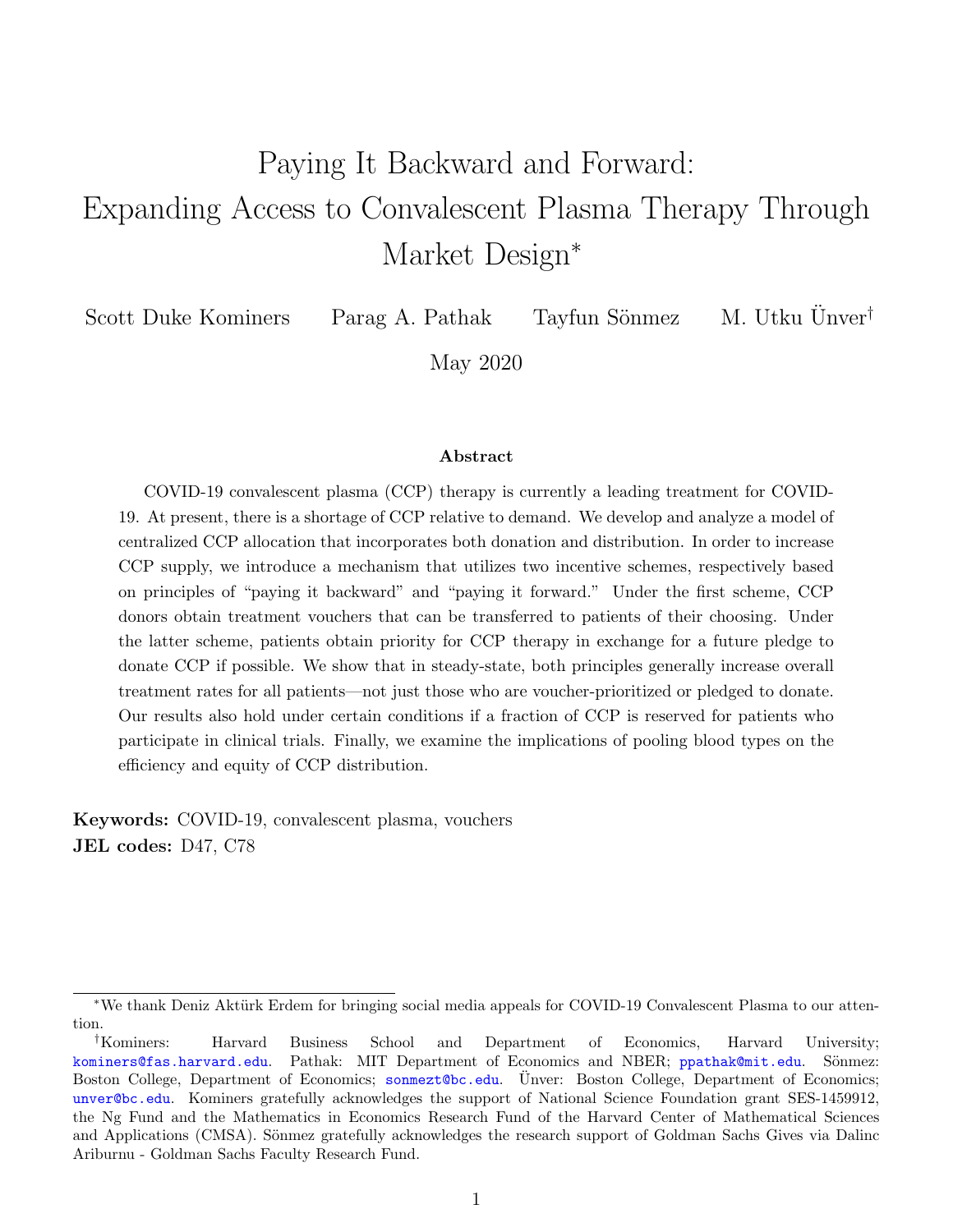### 1 Introduction

Without therapeutic agents or vaccines for the novel coronavirus disease, COVID-19, the medical community has turned to a century-old therapy based on convalescent plasma.<sup>[1](#page-1-0)</sup> In COVID-19 convalescent plasma (CCP) therapy, an infected patient receives a transfusion of plasma collected from a patient who has recently recovered from the disease. Plasma is extracted from the donor using an apheresis machine, which separates blood plasma from blood cells; the red and white blood cells are returned to the recovered patient through injection. When donated CCP is injected into an infected patient, antibodies in that CCP attack the virus. Subject to eligibility requirements, a recovered pa-tient may be able to donate multiple units of CCP once she is free of disease.<sup>[2](#page-1-1)</sup> Preliminary evidence suggests that plasma transfusions improve clinical outcomes (see, e.g., Duan et al. [\(2020\)](#page-22-0), Shen et al. [\(2020\)](#page-23-0), and Ye et al. [\(2020\)](#page-23-1)), and broader trials of the therapy are ongoing. Moreover, on March 25, 2020, the U.S. Food and Drug Administration approved CCP therapy for expanded access—also known as "compassionate use"—when no other treatment is available.<sup>[3](#page-1-2)</sup> And on May 1, 2020, Sheridan, [2020](#page-23-2) reported that in the short run CCP therapy is the treatment of choice for COVID-19.

Yet CCP is a scarce resource. Estimates are inexact, but some suggest that present demand may be twice supply (Burch and Harmon, [2020\)](#page-21-0). In the FDA's National Expanded Access Treatment protocol, 5,968 patients have signed up to obtain convalescent plasma and only 2,576 have received it as of April 27, 2020 (Rubin, [2020\)](#page-23-3).<sup>[4](#page-1-3)</sup> As in the case of deceased-donor organ transplantation, the shortage is expected to be more severe for patients of certain blood types since CCP donors must be plasma-compatible with CCP recipients.<sup>[5](#page-1-4)</sup> The number of units and times a donor can donate CCP is limited; current estimates suggest that a donor can donate between two and four units each time, for a maximum of three times, with a four-week wait between each donation.

Recognizing the necessity of increasing the supply of CCP and make it available to eligible patients in need, numerous medical institutions worldwide have sought to devise protocols to collect CCP from willing donors, which could then be made available to patients. On CCP distribution, Rubin [\(2020\)](#page-23-3)

<span id="page-1-0"></span><sup>&</sup>lt;sup>1</sup>Injecting sick patients with convalesced antibodies is a classic approach in immunotherapy. The first Nobel Prize in Physiology or Medicine was the 1901 prize for serum therapy (serum is the liquid left after coagulant elements are removed from plasma). Convalescent plasma treatment is often used during the outbreak of novel diseases when no other treatments are available; it was used, for example, during the 2003 SARS-CoV-1 epidemic, 2009-2010 H1N1 influenza virus pandemic, and 2012-13 MERS-CoV epidemic (EBA, [2020;](#page-22-1) Rubin, [2020\)](#page-23-3). During the 1918 Spanish flu, fatality rates were cut in half for patients treated with blood plasma (see Luke et al., [2006](#page-22-2) and Roos, [2020\)](#page-22-3). Convalescent plasma has also been used to treat measles, influenza, and other infectious diseases.

<span id="page-1-1"></span><sup>2</sup>The current FDA emergency use authorization requires that before donating CCP, an individual who has recovered from COVID-19 must have a complete resolution of symptoms for at least 28 days, or no symptoms for at least 14 days and a negative lab test for active COVID-19 disease (FDA, [2020\)](#page-22-4).

<span id="page-1-2"></span><sup>3</sup>The FDA has approved three criteria for administering or studying CCP: clinical trials, expanded access, and single patient emergency.

<span id="page-1-4"></span><span id="page-1-3"></span><sup>&</sup>lt;sup>4</sup>The latest numbers are available at <https://www.uscovidplasma.org/>.

 $5$ An individual of blood type A has A antigens and anti-B antibodies. An individual of blood type B has B antigens and anti-A antibodies. An individual of blood type  $AB$  has neither antibody but has both antigens. An individual of bloodtype  $O$  has neither antigen but has both antibodies. An antibody present in the donor plasma attacks the associated antigen in recipient blood if present. Hence, donors of blood type AB (who have neither antigen) can donate their plasma to patients of all blood types; donors of blood type A can donate to patients of blood types A and  $O$ ; donors of blood type  $B$  can donate to patients of blood types  $B$  and  $O$ ; and donors of blood type  $O$  can only donate to patients of blood type  $O$  (Norfolk, [2013\)](#page-22-5). (The plasma compatibility relation reverses the compatibility relation for solid organ donation, where blood type  $O$  is the universal donor and blood type  $AB$  is the universal receiver.)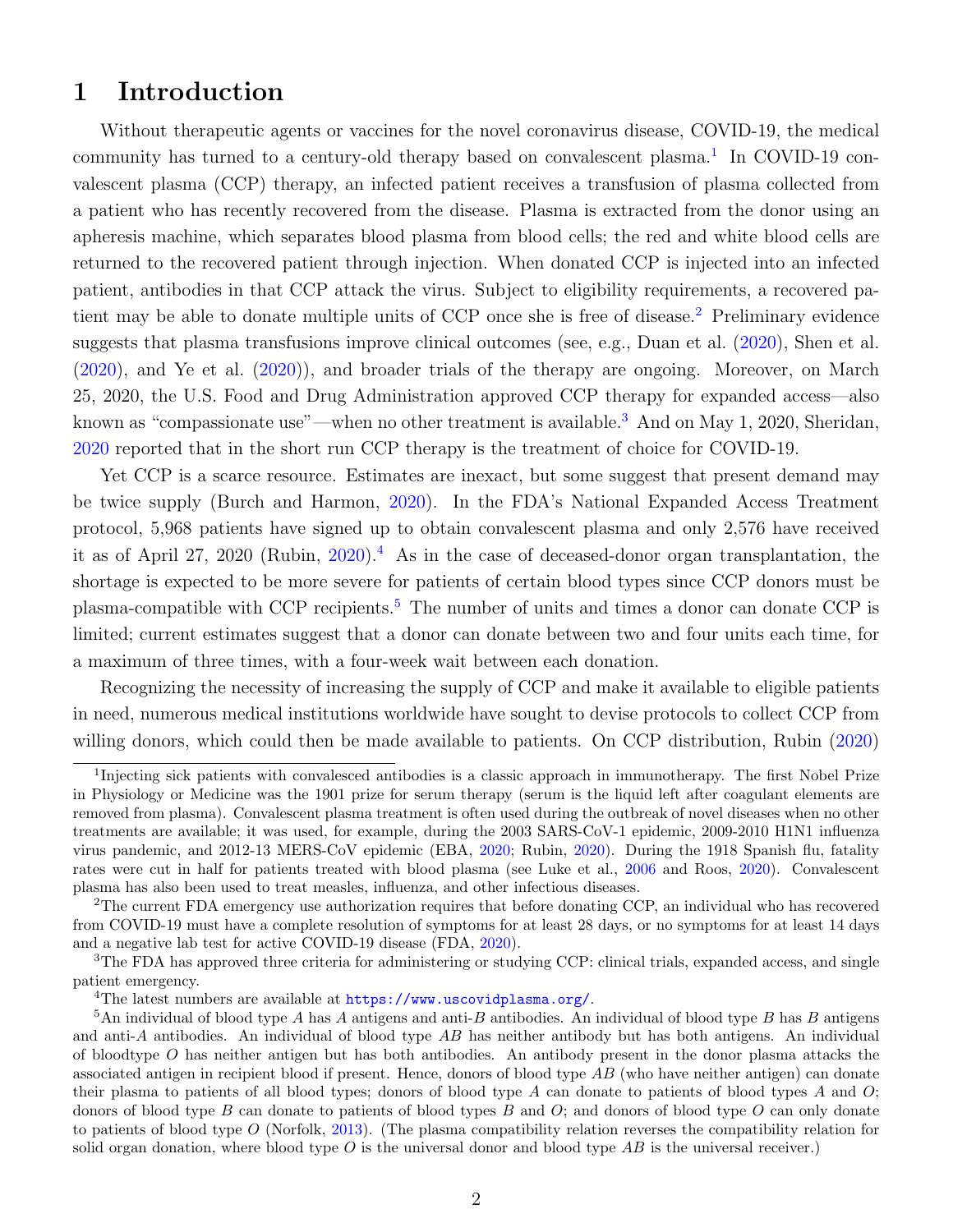states: "practically every day, another medical center announces plans to begin administering convalescent plasma to patients with COVID-19." Blood donation centers such as those at the American Red Cross are being repurposed to collect CCP; at time of writing, more than 2,000 sites can accept plasma donations, and the Mayo Clinic has been named the lead institution in the U.S. to oversee the FDA's expanded CCP access system.

By and large, access to CCP is uncoordinated. Donation efforts have thus far been based on outreach from physicians, hospitals, and local public health authorities.[6](#page-2-0) Current disparities in CCP access depend on regional differences, socio-economic status, social-media appeals, and physician behavior (see, e.g., Aleccia, [2020\)](#page-21-1). Harrison [\(2020\)](#page-22-6) has emphasized the need for clear criteria for plasma allocation, so that the de facto allocation does not reduce to one based on awarding units to patients whose advocates "yell at hospital services the most."

The absence of transparent and well-defined CCP allocation rules has important equity implications due to both blood type differences across ethnic groups and variation in COVID-19 exposure and testing driven by differences in socioeconomic status and health care access.<sup>[7](#page-2-1)</sup>

This paper introduces and analyzes a market design approach to collecting and distributing CCP. We develop a steady-state continuum model that jointly incorporates donation and allocation of CCP. The crux of our mechanism is systematic utilization of dual pay-it-backward and pay-it-forward principles to increase the supply of CCP. Through the pay-it-backward principle, the system "pays back" a CCP donor for her potentially life-saving donation by giving her a number of vouchers that can be used to obtain priority for CCP therapys of her loved ones should the need arise. Through the pay-it-forward principle, a patient receives priority access for CCP therapy in exchange for a pledge to return the favor back by donating her own CCP in the near future, assuming she recovers and becomes eligible for plasma donation.<sup>[8](#page-2-2)</sup> These features embed and formalize practices that are already informally embraced by some doctors in their attempt to increase the recruitment of CCP donors. For example, a pulmonologist interviewed in JAMA explained (Rubin, [2020\)](#page-23-3):

"...blood collection centers generally do not permit donors to designate their blood for a specific patient. Instead, Brown said, she encourages people interested in making a designated donation to pay it forward and donate to replace the convalescent plasma used by their intended recipient."

In our steady-state model of plasma donation, CCP donors may be given priority vouchers that can be used to give treatment priority to family members and other close associates; priority is also given to participants in clinical trials. The steady-state availability of CCP therapy is a function of

<span id="page-2-0"></span><sup>&</sup>lt;sup>6</sup>There have also been several heart-wrenching appeals for CCP from family and friends of patients, often via the internet and through groups like Survivor Corps (see, e.g., Burch and Harmon, [2020\)](#page-21-0).

<span id="page-2-1"></span><sup>7</sup>Kidney allocation policy has faced similar equity concerns. African-Americans make up a disproportionate share of renal failure patients of blood types  $O$  and  $B$  (Rettner, [2019\)](#page-22-7), and the waiting times for kidneys with these two blood types are considerably higher than the waiting times for kidneys of blood types A and AB. In 2018, the numbers of deceased-donor transplants per 100 waitlist years for blood types O and B were roughly half the number for AB (OPTN, [2018,](#page-22-8) Figure KI 18).

<span id="page-2-2"></span><sup>&</sup>lt;sup>8</sup> A similar feature exists in non-directed donor (NDD) chains in kidney exchange, where a patient receives a livingdonor kidney before her incompatible donor donates a kidney to a patient in another incompatible patient-donor pair. Such an NDD chain becomes possible with the undirected initial donation of a Good Samaritan donor; the longest single-center paired kidney exchange of this form involved 101 donors and recipients (Pope, [2018\)](#page-22-9).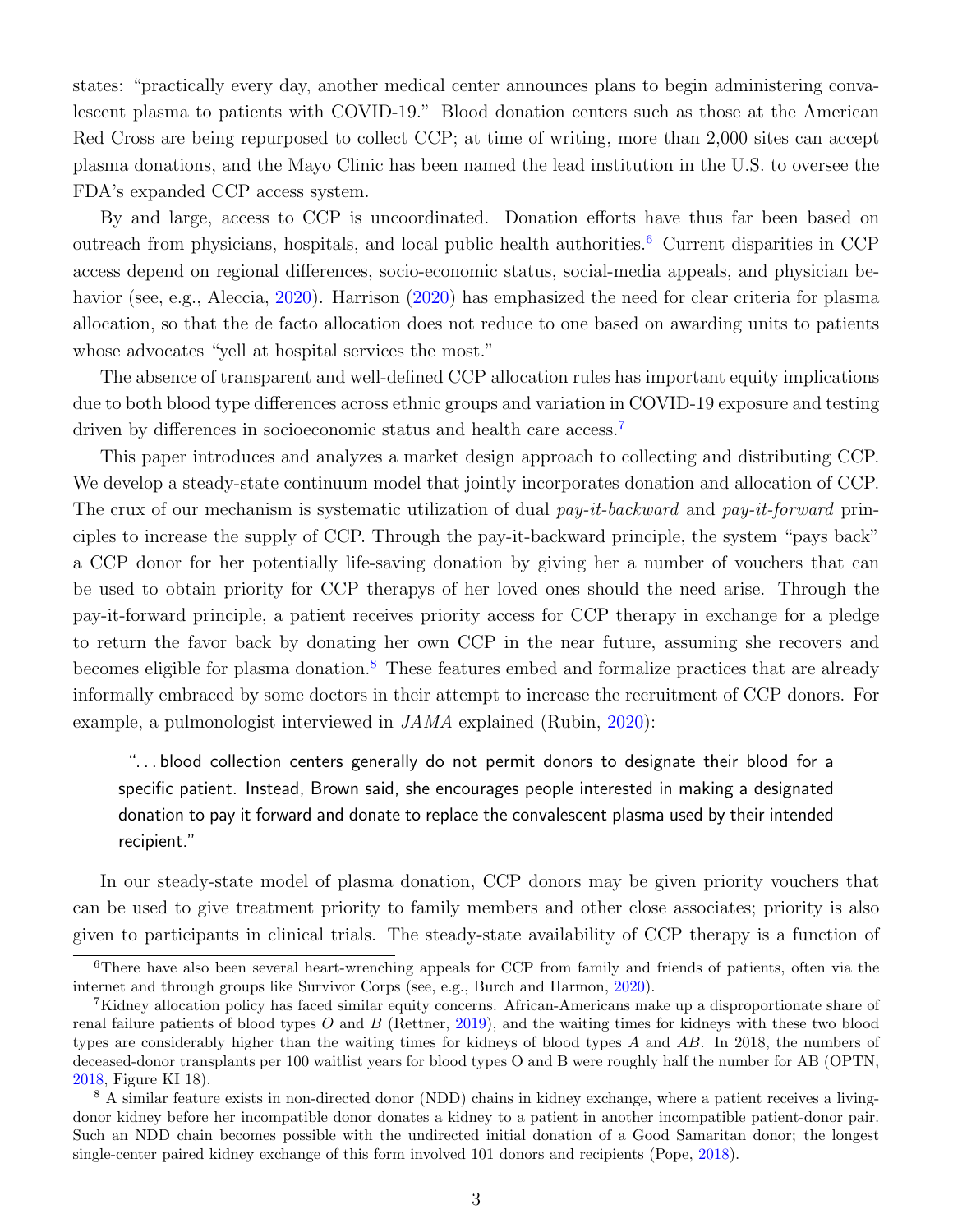the number of patients who have recovered (both through CCP therapy and by other means). We find that so long as the CCP replenishment rate is large enough to support the clinical trial, it is possible to treat all prioritized patients in equilibrium. The rate of treatment for non-prioritized patients becomes higher, as well. We characterize when it is possible to treat all patients—even those who are not ex ante prioritized—and show that so long as recovered patients are more willing to donate if they receive vouchers, introducing a voucher system strictly benefits non-prioritized patients. Overall treatment availability expands further if we prioritize patients who pledge to pay it forward by donating CCP once they have recovered: if patients who pledge to donate have an aggregate CCP replenishment rate that is more than one-for-one, prioritizing those patients increases the treatment rate for nonprioritized patients, irrespective of how many patients make pledge to donate ex ante. Most of our analysis works with a single blood type for ease of illustration. But we show how to combine that analysis with ideas from graph theory to identify the optimal cross-blood type CCP-pooling strategy to maximize an egalitarian treatment objective.

The remainder of this paper is structured as follows. Section [2](#page-3-0) reviews some design considerations that might be relevant for practical implementation of our idea. Section [3](#page-6-0) describes our model of plasma donation and distribution, specialized to the case of only one blood type. Section [4](#page-14-0) examines the possibility of pooling multiple blood types, and reviews related literature. Section [5](#page-20-0) concludes.

## <span id="page-3-0"></span>2 Market Design Considerations for Plasma Donation and **Distribution**

We envision a mechanism where only a portion of the CCP supply can be allocated through the two types of incentive schemes we introduce. We refer to that portion as the *incentivized CCP reserve*. The remaining portion is reserved for participants of clinical trials, as well as for any other patient group the central planner deems adequate; for simplicity, we refer to that portion as the *clinical trial* CCP reserve. The clinical trial CCP reserve is effectively exogenous—at any point in time, the clinical trial CCP reserve will be allocated to its beneficiaries.

The incentivized CCP reserve, meanwhile, is endogenous—depending on two different types of incentives. The first incentive we consider is the provision of a fixed number of vouchers to CCP donors, which can be later redeemed by patients of the donors' choosing; we refer to this as a pay-itbackward incentive. These vouchers are of potential value to donors, because patients who arrive the system with a voucher have *first-tier priority* access for units in the incentivized CCP reserve.

The second type of incentive—which we call a  $pay-it-forward$  incentive—exploits the unusual feature of the CCP therapy that any patient who recovers becomes a potential CCP donor. Since each donor can supply CCP that is sufficient for the treatment needs of 2-4 patients each donation up to three times, this provides a unique opportunity to expand access to CCP: if we can use CCP to increase the recovery rate, and those recovered patients go on to donate CCP, then we can grow the CCP supply more than one-for-one. Thus, we propose to provide *second-tier priority* access to units in the incentivized CCP reserve to patients who do not have a voucher but who pledge to donate CCP in the near future, in the event that they recover. Any patient who is able to materialize her pledge through a CCP donation may also receive a number of vouchers, although not the same number provided to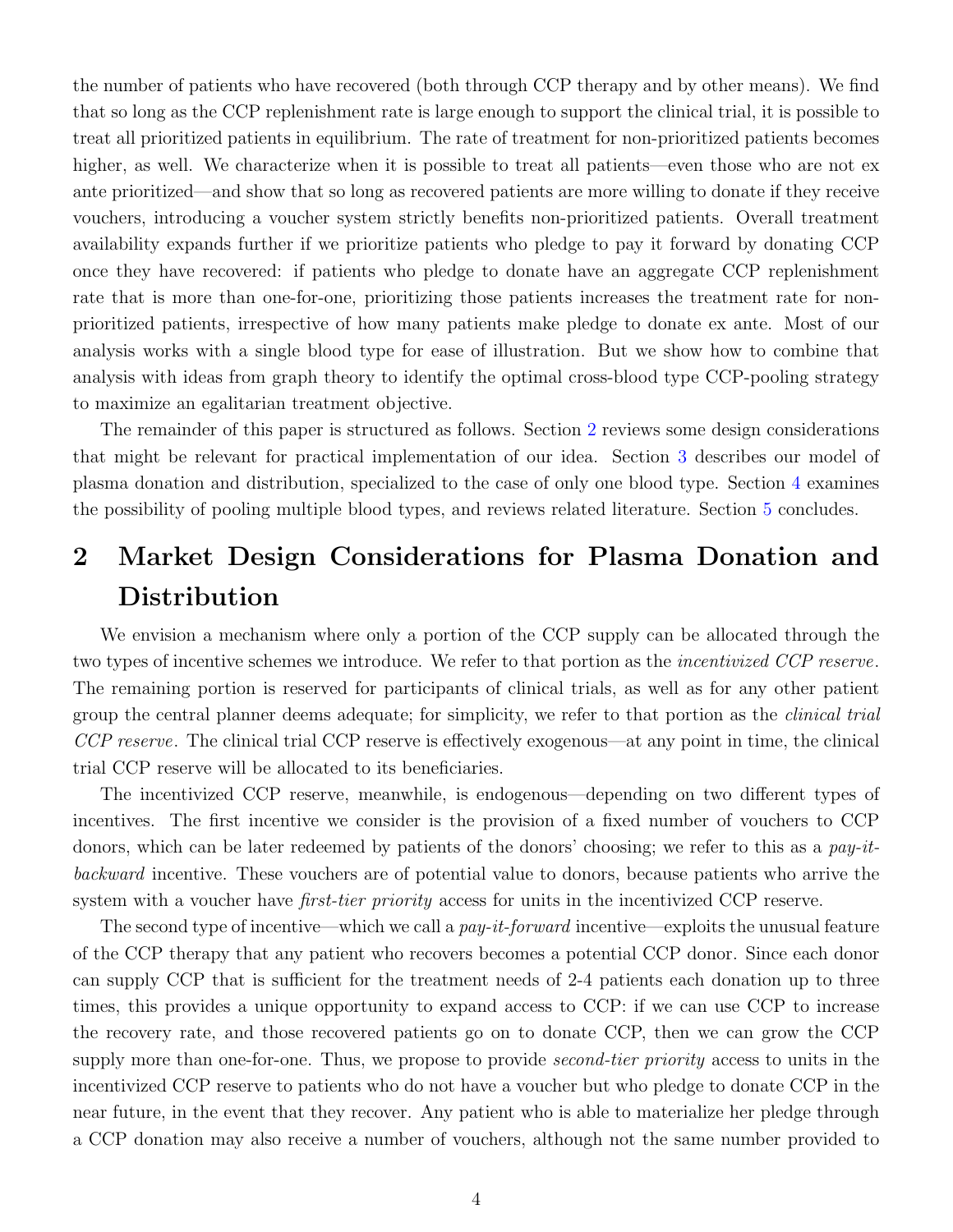donors of pay-it-backward incentives.

The priority tiers for access to treatment through the incentivized CCP reserve are then as follows:

- 1. First-tier priority: Patients who arrive with vouchers that are obtained in either way.
- 2. Second-tier priority: Patients who arrive with no voucher but who pledge to donate CCP upon recovery, subject to passing eligibility requirements.
- 3. Third-tier priority: Any other patient who is in need of CCP therapy.

Within each tier, ties are broken in a systematic way determined by the central planner.

Meanwhile, the allocation process in the clinical trial CCP reserve is fully regulated by the central planner.

#### 2.1 Pay-it-Backward Incentives

Some donors are purely altruistic and they do not need any incentive to donate. But potential donors may at least in part wish to be able to donate to their loved ones. For these donors, the pay-it-backward incentive can be expected to be valuable because the voucher provides a medium of exchange that eases three frictions associated with donation. For example, consider a potential donor who wants to donate to a family member. She may not be able to donate to her intended recipient if any of the following three difficulties arise:

- 1. The donor and intended recipient are time-incompatible: by the point at which the beneficiary needs CCP, the donor is medically unable to donate.
- 2. The donor and intended recipient are plasma incompatible: the beneficiary has antibodies for antigens in donor blood that makes the donation medically impossible.
- 3. The donor and intended recipient are location incompatible: the donation is either difficult or impossible due to travel requirements.

The first friction occurs, for example, if potential donor might not be able to donate because she does not have enough antibodies remaining or is outside the 28-day window between donations; in this case, the voucher makes it possible for the donor to contribute to her loved one's recovery even after the donor would not normally be able to do so. The second friction occurs, for example, if the potential donor is of blood type O and her family member is of blood type A; here, the designated beneficiary can use her voucher to obtain compatible plasma. Finally, the third friction arises as when the donor and her preferred beneficiary are in different locations; this last issue is particularly salient in the case of COVID-19, since the pandemic has made travel even over medium distances quite difficult. While plasma can be stored, travel restrictions may prevent the donor's CCP from being transfused to a far away a beneficiary. A voucher would effectively bridge the distance gap, by enabling the donor to donate near her home, and then effectively "transfer" the resulting plasma treatment to her family member further away. By function as an in-kind medium of exchange, a voucher surmounts each friction; this should naturally result in greater overall donation. And because CCP donors can donate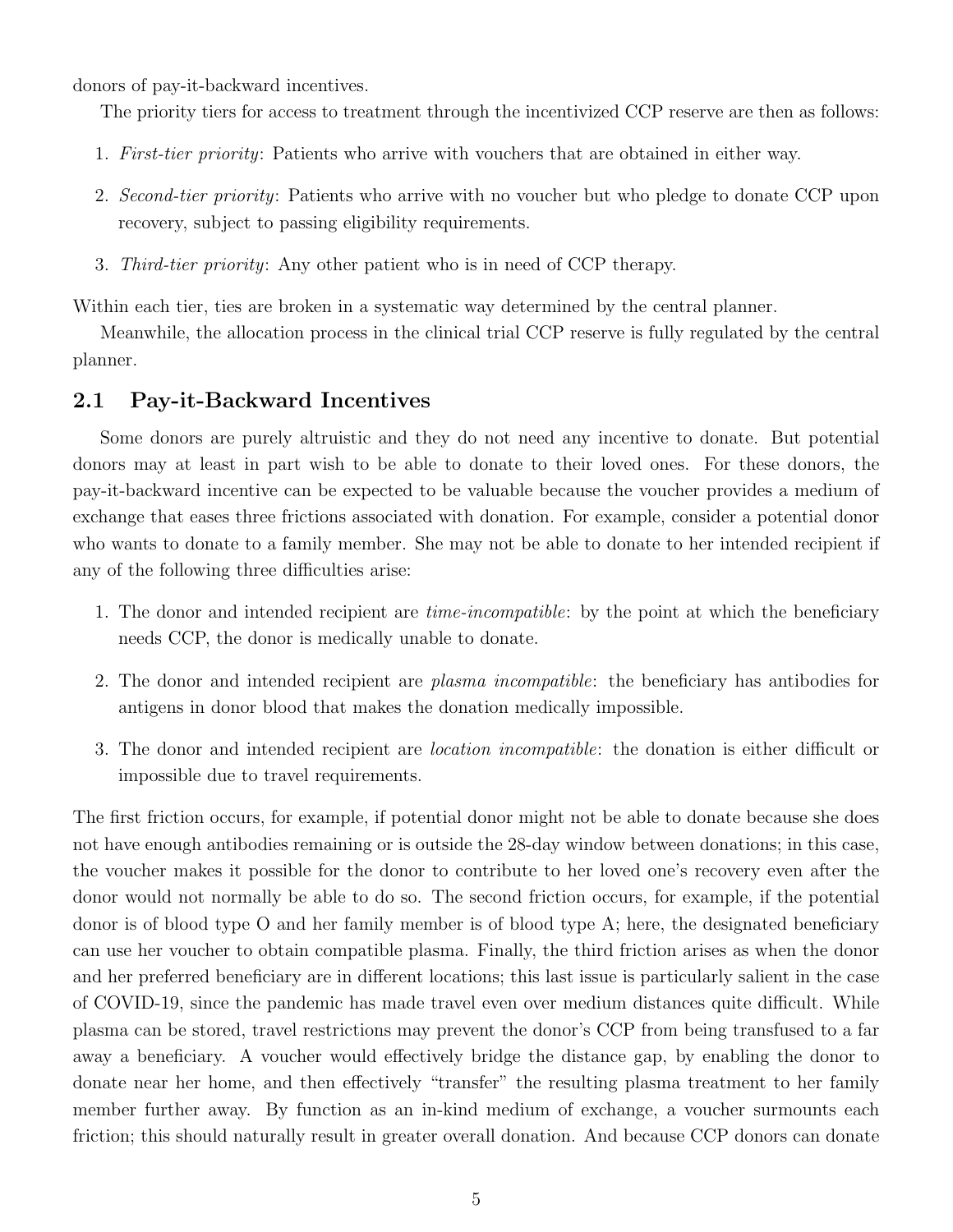multiple units of plasma, the resulting increase in CCP supply benefits the overall patient pool—not just voucher recipients.

There is a precedent for these types of vouchers in kidney exchange: A voucher for a chronologically incompatible pair (Veale et al. [\(2017\)](#page-23-4)) involves giving a (typically young) patient priority for a future kidney transplant in exchange for a kidney donation from an older donor today; this mechanism is used when the donor is expected be too old to donate when the patient will need a transplant. A relatively modest number of these intertemporal exchanges have been organized by the National Kidney Registry, which arranges kidney chains initiated by good-samaritan donors.<sup>[9](#page-5-0)</sup> We anticipate a potentially more substantial role for vouchers in CCP donation, because the risk and potential negative consequences to the donor are much lower under CCP donation than for kidney donation.

#### 2.2 Pay-it-Forward Incentives

The pay-it-backward principle just discussed rewards CCP donation ex post. The pay-it-forward principle, by contrast, gives an ex ante reward for a pledge to donate in the future conditional on recovery and eligibility; as we show in the next section, this too can be expected to increase the overall CCP supply, so long as a large enough fraction of the pledged donations are actually carried through.

It is thus essential to think about how many pledged donations will actually materialize. Some patients who benefit from pay-it-forward incentives may turn out to be unable to donate for medical eligibility reasons.

It is also possible that a patient may simply decide not to honor her pledge. This is an important practical issue, but one that appears to have been surmounted in non-directed donor chains in kidney exchange. In a non-directed donor kidney exchange chain, a patient receives a kidney based on the pledge that their donor will donate a kidney to another patient in the future. It is possible that after a patient receives a kidney, their donor may renege; however, in practice this occurs rarely.[10](#page-5-1) And the incentive to renege on upfront pledges may be stronger for kidneys than for CCP, since kidneys are not regenerated, and require a much more invasive procedure for donation.

In our model, we allow for the possibility that a patient who pledges to donate in the future ends up not donating (for whatever reason); in the steady-state of our model, what we need is for the fulfilled CCP donation pledges to cover the flow of units used by the patients who pledge (both those who do and do not end up donating in the future).

Of course, since pay-it-forward incentives have not been used in CCP donation before, it is difficult to estimate what fraction of patients will end up fulfilling their pledges. But in any event, the CCP replenishment rate under pay-it-forward incentives depends on (i) the rate of pledge fulfillment, (ii) how many units of CCP each patient who does fulfill a pledge donates each time she does so, and finally (iii) how many times those patients donate; of these parameters, the only one recovered patients can control is (iii).

<span id="page-5-1"></span><span id="page-5-0"></span><sup>&</sup>lt;sup>9</sup>These chains were introduced by Roth et al.  $(2006)$ , and the proof of concept was documented by Rees et al.  $(2009)$ .  $10$ Cowan et al. [\(2017\)](#page-21-2) report that only six donors reneged over the course of 1,700 transplants.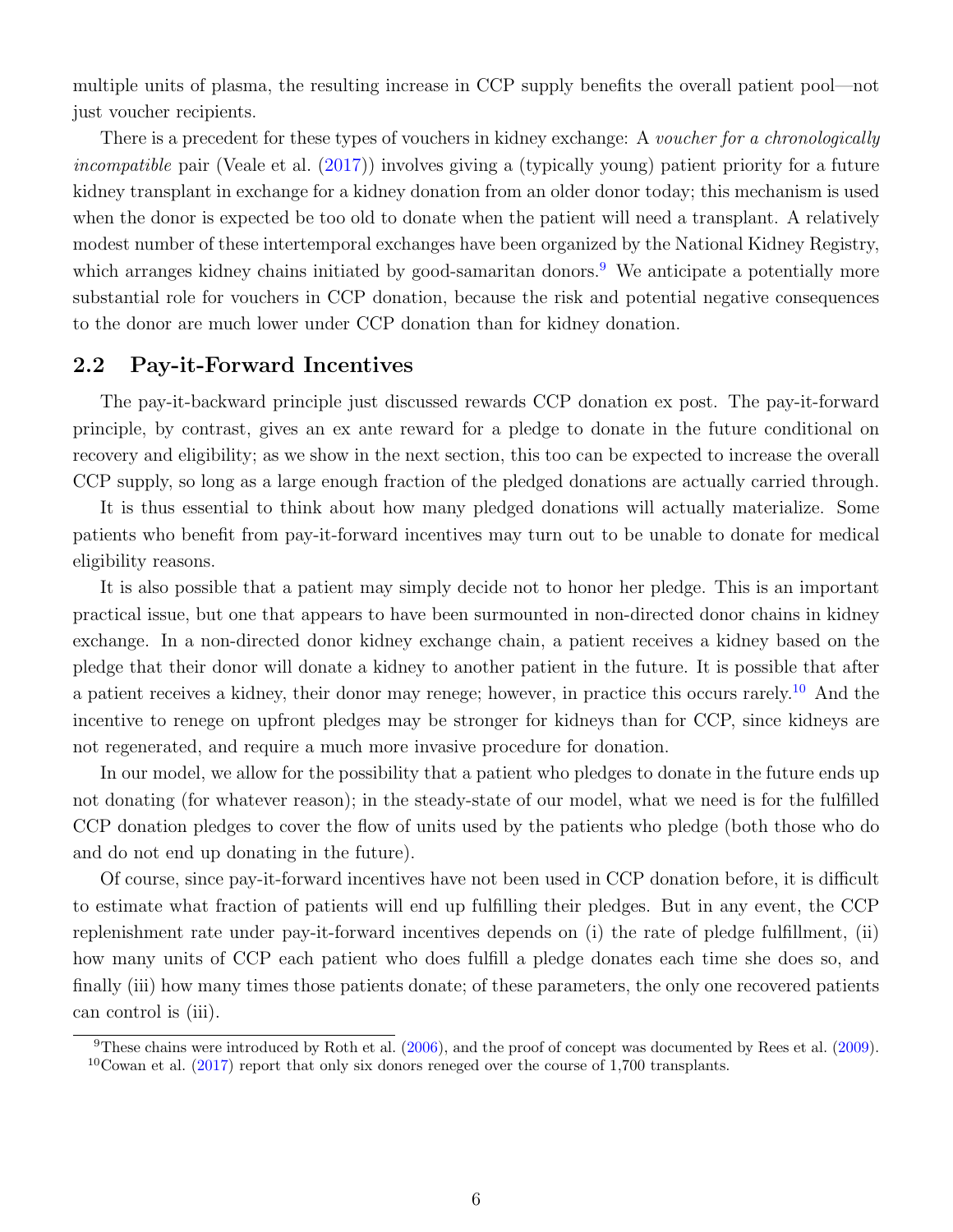#### 2.3 Price-Based Covid-19 Convalescent Plasma Markets

There is an active debate in economics and philosophy on the appropriate role of market-based mechanisms with compensation for human products used in medicine or medical research like kidneys, blood, blood products, sperm, breast milk, bone marrow, and other tissues.<sup>[11](#page-6-1)</sup> Since, as far as we know, there is no current market where infected patients can buy CCP or where recovered patients can sell CCP, we do not consider this possibility as part of our model.

We briefly comment on how a price-based market for CCP might relate to these prior debates. Non-regenerative human products such as kidneys are at one extreme. The 1984 National Organ Transplant Act (NOTA) states "it shall be unlawful for any person to knowingly acquire, receive or otherwise transfer any human organ for valuable consideration for use in human transplantation," and it is a near-universal norm that monetary compensation should play no role in kidney allocation. A 2007 amendment to NOTA, known as the Charlie W. Norwood Living Organ Donation Act, clarified that the language "valuable consideration" does not apply to human organ paired donation. Currently, live kidney donations are from unpaid volunteers with designated recipients.<sup>[12](#page-6-2)</sup>

Regenerative human products like bone marrow and blood are at the other extreme—at present, there is compensation for some voluntary donors. A 2011 9th Circuit Court of Appeals ruled that NOTA's ban on donor compensation does not apply to bone marrow. Meanwhile, for blood there is an active market, where in the US, patients pay \$334 per unit of whole blood to hospitals. US plasma donors are typically paid per donation, and plasma is aggregated and divided into parts to be sold to hospitals and drug companies (Slonim, Wang, and Garbarino, [2014\)](#page-23-6). While there can be compensation, a donor of blood or blood products typically cannot designate a recipient.

Because CCP is a form of plasma, a natural question is whether a compensated market for CCP will develop. In our model, there is no option to pay to receive CCP or be paid for donating CCP, but a donor can designate the voucher in our model to particular patient in need. As a result, our model of CCP falls between the two extremes described above. We expect that in a crisis moment, there is unlikely to be an active compensated market for CCP (even though it may be impossible to fully prohibit resale of vouchers). If a price-based market does develop, society may deem it unacceptable. Even for a well-developed human product like blood, World Health Organization guidelines recommend that countries have 100% of blood donations come from non-remunerated volunteers due to social and ethical concerns (Slonim, Wang, and Garbarino, [2014\)](#page-23-6). Perhaps more importantly, if vouchers attain monetary value, a significant concern is that some individuals may have an incentive to become sick in order to sell their CCP post-recovery, which seems ethically unacceptable.

## <span id="page-6-0"></span>3 A Model of ABO-identical Plasma Donation and Demand

To formalize our conceptual intuitions about the interaction between plasma donation and treatment, we develop a simple steady-state model of CCP donation and demand. In this section, we assume that each patent receives CCP from a donor of the same blood type.

<span id="page-6-1"></span> $11$ Some references are Arrow [\(1972\)](#page-21-3), Becker and Elias [\(2007\)](#page-22-11), Bénabou and Tirole [\(2006\)](#page-21-5), Roth (2007), Sandel [\(2012\)](#page-23-7), Satz [\(2012\)](#page-23-8), and Titmuss [\(1970\)](#page-23-9).

<span id="page-6-2"></span><sup>&</sup>lt;sup>12</sup>There is an active literature in economics on kidney exchange beginning with Roth, Sönmez, and Unver  $(2004, ...)$  $(2004, ...)$  $(2004, ...)$ [2005b,](#page-23-10) [2007\)](#page-23-11).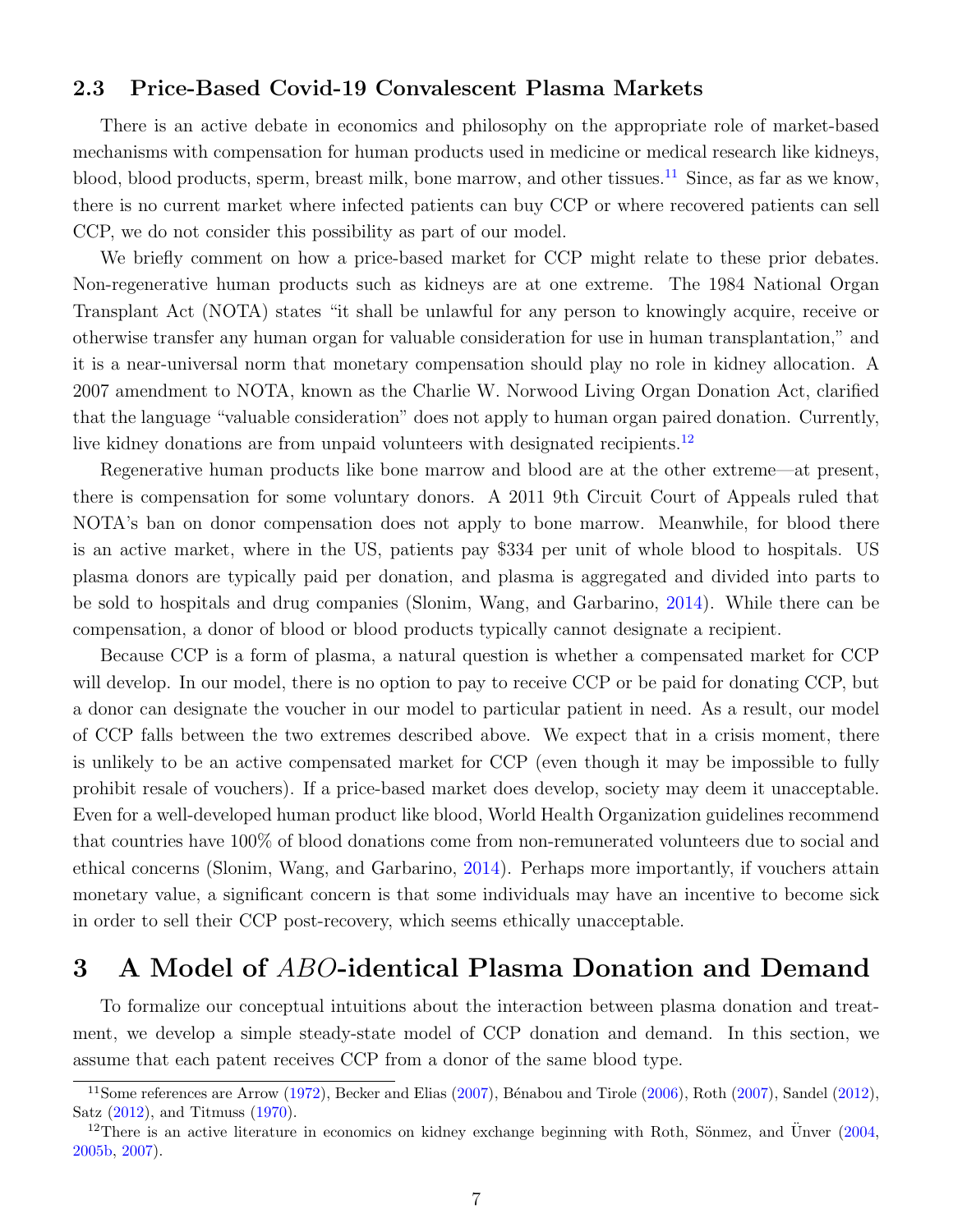#### 3.1 Paying it Backward through Priority Vouchers

We consider a CCP rationing system that sets aside some units of CCP for clinical trial patients through a *clinical trial CCP reserve*; the rest of the CCP supply is available to be distributed through our incentive schemes through the incentivized CCP reserve.

We first consider a pay-it-backward incentive scheme: We suppose that each individual who donates CCP receives  $v_X \geq 0$  priority vouchers that can be used to give treatment priority to a family member or other close associate.<sup>[13](#page-7-0)</sup>

The novel feature of this incentivized CCP reserve is that while the clinical trial CCP reserve capacity is set as an exogenous parameter, the incentivized CCP reserve capacity will be endogenously determined at steady state as a function of certain population parameters as well as the priority voucher scheme in place. In particular, the incentivized CCP reserve will prioritize patient groups in the following order:

1. patients who have vouchers (we refer to these patients as voucher-prioritized); then

2. patients who do not have a voucher (*non-prioritized*).

Within each group priority group, CCP therapy is allocated based on a well-defined rule such as a point system or a lottery.

We contrast this system with one in which no vouchers are provided—i.e.,  $v_X = 0$ —in which, there is a set-aside reserve for clinical-trial patients and the rest of the CCP supply is rationed among the remaining patients, with all CCP being supplied through purely altruistic donation.

We consider a continuum flow model over (continuous) time and analyze the system at a steady state. Flow rates are defined as one-dimensional Lebesgue measures of sets of individuals that become available at each time.<sup>[14](#page-7-1)</sup>

We suppose for now that there is a separate market for each blood type  $X$ .<sup>[15](#page-7-2)</sup>

Let  $\tau_X$  be the flow clinical trial CCP reserve size. We assume that there is overdemand for the trial, so that a flow rate of  $\pi_X^t = \tau_X$  of patients participate.

At steady state we assume that there are patients who arrive to the medical system with the voucher-prioritized status; we denote the steady-state flow arrival rate of these patients by  $\pi_X^v$ . Each of these patients hold a voucher given to her by a CCP donor.

The remaining patients are non-prioritized; we denote their steady-state flow rate by  $\pi_X^n \geq 0$ .<sup>[16](#page-7-3)</sup>

Some of the patients recover without any CCP therapy; we denote the flow arrival rate of these recovering patients by  $\omega_X$ .

The CCP therapy has steady-state arrival flow rate  $\gamma_X$ . We assume for simplicity that each patient who is treated recovers.<sup>[17](#page-7-4)</sup>

<span id="page-7-1"></span><span id="page-7-0"></span><sup>13</sup>We introduce the pay-it-forward incentive scheme in the next section.

<span id="page-7-2"></span><sup>&</sup>lt;sup>14</sup>We denote measures of sets, i.e., flow rates, with Greek letters, while we use Latin letters for numbers and proportions.

 $15$ In the next section, we generalize the analysis to allocate all four blood types of CCP in a single market. Thus, we carry the index X throughout our analysis in this section so as to anchor which parameters are functions of the blood type.

<span id="page-7-3"></span><sup>&</sup>lt;sup>16</sup>We treat  $\pi_X^t = \tau_X$  as an exogenous parameter and  $\pi_X^n$  as a steady-state rate so that  $\pi_X^v$  is endogenously determined as a function of these and other population and voucher system parameters at the steady state.

<span id="page-7-4"></span><sup>&</sup>lt;sup>17</sup>Our qualitative results are the same if only a proportion of treated patients recover and only a proportion of non-treated patients die.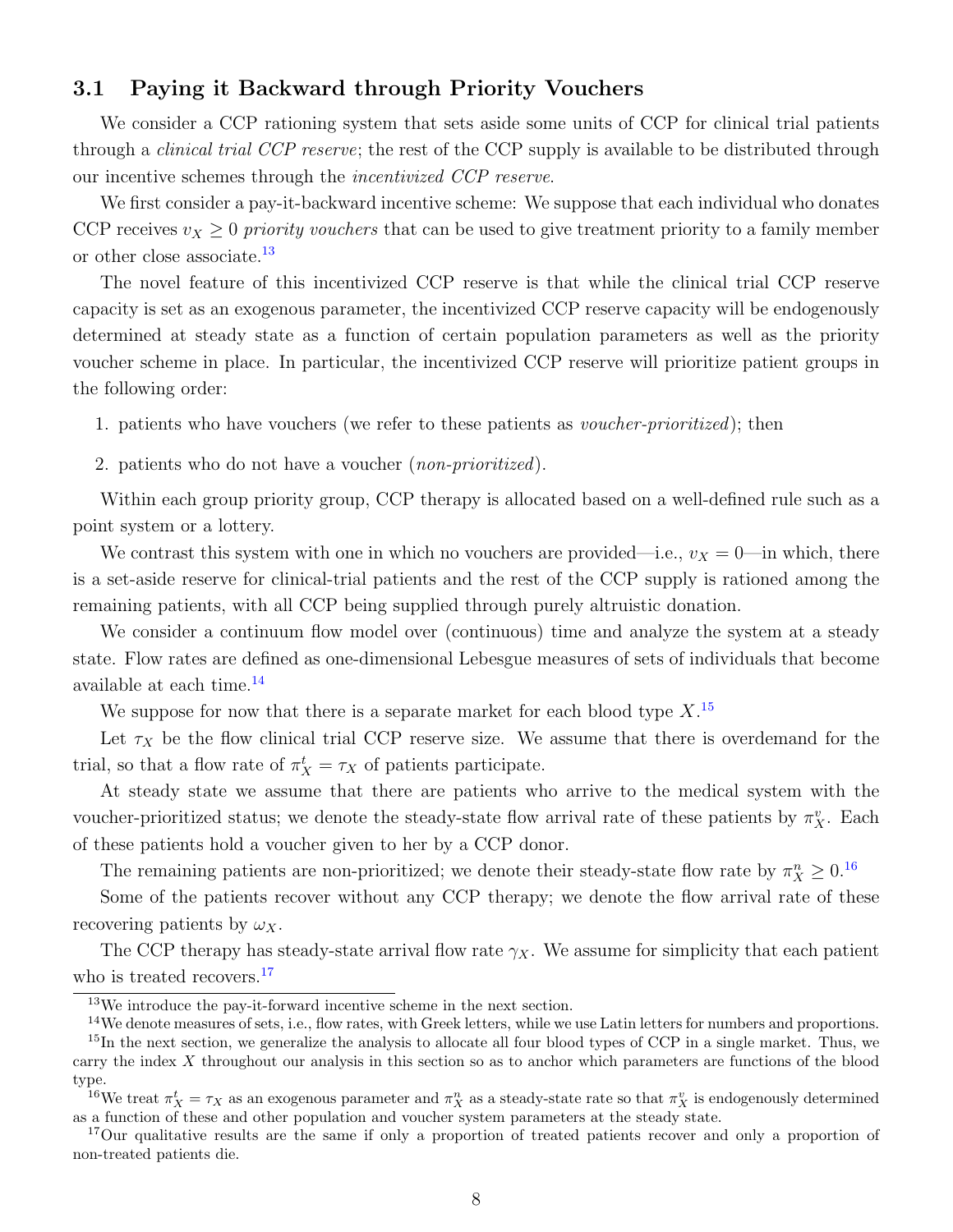We denote the service rates for clinical-trial patients, voucher-prioritized patients, and non-prioritized patients by  $s_X^t$ ,  $s_X^v$ , and  $s_X^n$  respectively; these are the proportions of the respective populations that are treated with CCP. The flow rates of recovery for each type of patient are then  $s_X^t \pi_X^t$ ,  $s_X^v \pi_X^v$ , and  $s_X^n \pi_X^n$ .

CCP can only be supplied by recovered patients. The flow rate of patients who can potentially provide CCP thus has four components:  $s_X^t \pi_X^t$ ,  $s_X^v \pi_X^v$ , and  $s_X^n \pi_X^{n}$ —all described in the previous paragraph—as well as patients who have recovered without CCP therapy, with flow rate  $\omega_X$ . We assume that recovering clinical-trial patients, recovering non-prioritized patients, and recovering patients using alternative treatment models donate CCP at the same rate  $p<sub>X</sub>$ . We also make a simplifying worstcase scenario assumption regarding voucher-prioritized patients: we assume that voucher-prioritized patients who recover do not donate CCP.[18](#page-8-0)

Thus, the steady-state CCP therapy supply flow rate is endogenously determined by

<span id="page-8-3"></span>
$$
\gamma_X = p_X(s_X^t \pi_X^t + s_X^n \pi_X^n + \omega_X)k,\tag{1}
$$

where  $p_X$  is the probability that a given recovered patient donates and k is the number of units of CCP that patient can donate.<sup>[19](#page-8-1)</sup>

As mentioned before, each individual who donates CCP receives  $v_X \geq 0$  priority "vouchers" that can be used to give treatment priority to a family member or other close associate. Patients become voucher-prioritized if, and only if, some donor allocates one of her  $v<sub>X</sub>$  priority vouchers to them; thus, we must have

<span id="page-8-4"></span>
$$
\pi_X^v = p_X(s_X^t \pi_X^t + s_X^n \pi_X^n + \omega_X) q_X v_X,\tag{2}
$$

where  $q_X$  is the proportion of vouchers actually redeemed. We will use  $r_X = q_X v_X$  to denote the average number of redeemed vouchers used per donor, which we call the voucher redemption rate. We refer to

<span id="page-8-5"></span>
$$
p_X(k-r_X)
$$

as the *replenishment rate* of the CCP therapy; this is the average amount of net CCP donated to the general pool per recovered patient.

Our first result states conditions that guarantee all prioritized groups have service rate 1, i.e.,  $s_X^t = 1$  and  $s_X^v = 1$ :

<span id="page-8-2"></span>Proposition 1. So long as the CCP replenishment rate is large enough to support the clinical trial, i.e.,

$$
p_X(k - r_X) \ge \frac{\tau_X}{\tau_X + \omega_X},\tag{3}
$$

<span id="page-8-0"></span><sup>&</sup>lt;sup>18</sup>If we instead assumed that recovering voucher-prioritized patients donate at the same rate as the other patient groups, our Propositions [1,](#page-8-2) [2,](#page-10-0) [4](#page-12-0) and [5](#page-13-0) would all still hold, as donation by recovered voucher-prioritized patients increases the net CCP supply, and all four results provide sufficient conditions for a priority system to function under a minimum CCP supply. The qualitative conclusion of Proposition [3](#page-10-1) that a voucher system is better than an altruistic donation scheme under Assumption [1,](#page-10-2) as well as the given sufficient condition, would also continue to hold.

<span id="page-8-1"></span><sup>&</sup>lt;sup>19</sup>In the model we think of each donor as donating just once; however, the analysis is unchanged if donors can donate repeatedly and we take  $k$  to be the average total donations per-individual.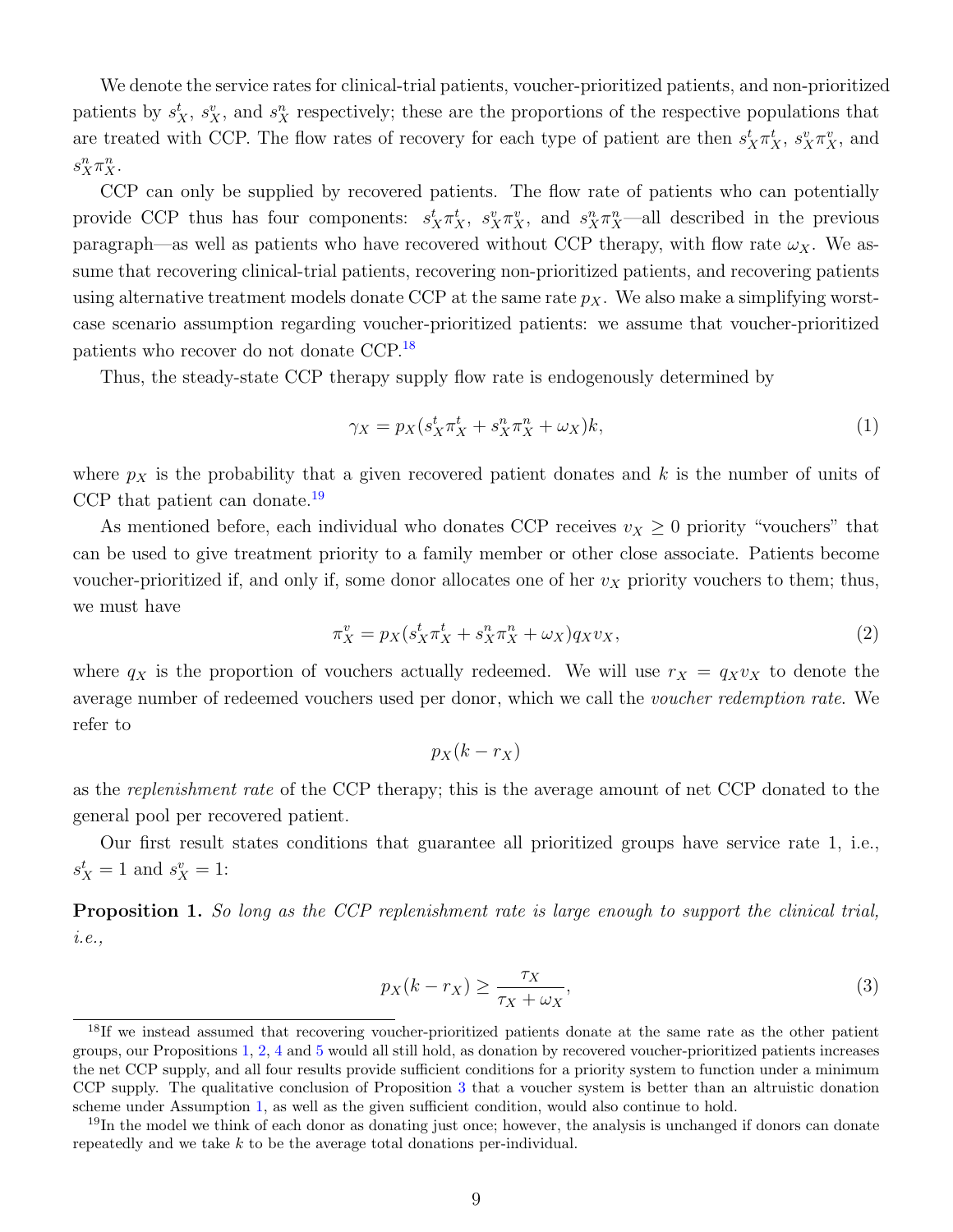it is possible to ensure that all clinical-trial and voucher-prioritized patients receive CCP therapy, so that

<span id="page-9-0"></span>
$$
s_X^t = 1 \qquad and \qquad s_X^v = 1. \tag{4}
$$

*Proof.* The total flow rate of patients who are prioritized is given as  $\pi_X^t + \pi_X^v$ . To serve all of them, we need  $(4)$ , i.e., that

<span id="page-9-1"></span>
$$
\gamma_X \ge \pi_X^t + \pi_X^v \tag{5}
$$

Substituting in  $(1)$  and  $(2)$ , we see that  $(5)$  is equivalent to

$$
p_X(\pi_X^t + s_X^n \pi_X^n + \omega_X)(k - r_X) \ge \pi_X^t \iff k - \frac{\pi_X^t}{p_X(\pi_X^t + s_X^n \pi_X^n + \omega_X)} \ge r_X.
$$

In the worst-case scenario, the service rate for non-prioritized patients would be  $s_X^n = 0$ , yielding

$$
k - \frac{\pi_X^t}{p_X(\pi_X^t + \omega_X)} \ge r_X
$$

as a sufficient condition for [\(5\)](#page-9-1); this is precisely [\(3\)](#page-8-5) since  $\pi_X^t = \tau_X$  is the reserve size.  $\Box$ 

We next turn our attention to the CCP therapy service rate  $s_X^n$  for non-prioritized patients, which takes the form

<span id="page-9-2"></span>
$$
s_X^n = \frac{\gamma_X - s_X^t \pi_X^t - s_X^n \pi_X^n}{\pi_X^n}.
$$
\n
$$
(6)
$$

Assuming that [\(3\)](#page-8-5) holds (i.e.,  $s_X^t = 1$  and  $s_X^v = 1$ ) we substitute [\(1\)](#page-8-3), [\(2\)](#page-8-4), and the reserve size  $\pi_X^t = \tau_X$ into  $(6)$  to find:

<span id="page-9-3"></span>
$$
s_X^n = \begin{cases} \frac{\omega_X p_X(k - r_X) - \tau_X \left(1 - p_X(k - r_X)\right)}{\pi_X^n \left(1 - p_X(k - r_X)\right)} & \text{if } p_X(k - r_X) < 1\\ +\infty & \text{if } p_X(k - r_X) \ge 1. \end{cases} \tag{7}
$$

There is positive feedback: raising the number of patients who recover without CCP therapy,  $\omega_X$ , increases the steady-state service rate—and this effect is greater the larger the probability that recovering patients donate, and the more units they contribute to the system. Naturally, the service rate is also increasing in the replenishment rate.

We see from [\(7\)](#page-9-3) that if the CCP replenishment rate is greater than 1, we will have an arbitrarily large amount of CCP available at steady state, so that all patients will be able to be treated. On the other hand, even if the replenishment rate is less than 1, we may still be able treat everybody and end up with finite but excess supply of plasma; this is characterized by (finite)  $s_X^n \geq 1$ .

We note in particular that so long as  $(3)$  holds, we have

$$
s_X^n \geq 0,
$$

which leads to the following corollary: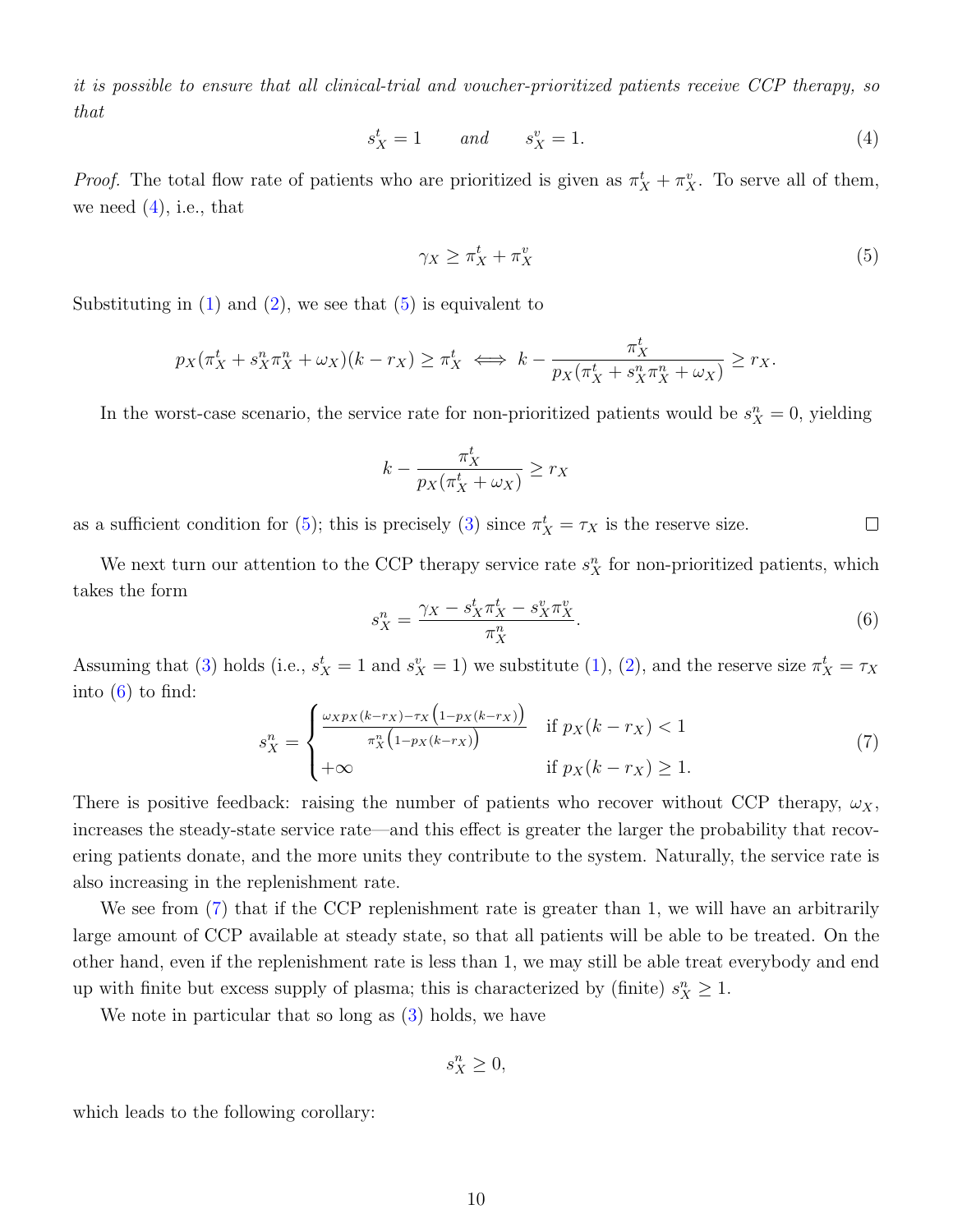Corollary 1. So long as the CCP replenishment rate is large enough to support the clinical trial (i.e., [\(3\)](#page-8-5) holds), the flow recovery rate of non-prioritized patients,  $s_X^n \pi_X^n + \omega_X$ , is weakly higher than the rate that would arise absent CCP donation,  $\omega_X$ , even when all CCP-clinical-trial patients and voucher-prioritized patients are treated ahead of non-prioritized patients.

From [\(7\)](#page-9-3), we compute that  $s_X^n \geq 1$  whenever

<span id="page-10-3"></span>
$$
p_X \ge \frac{\tau_X + \pi_X^n}{(\tau_X + \pi_X^n + \omega_X)(k - r_X)}.\tag{8}
$$

<span id="page-10-0"></span>We thus find:

**Proposition 2.** Whenever  $(8)$  holds, it is possible to treat all patients—prioritized and non-prioritized at steady-state. In particular, it is possible to treat all patients when replenishment rate is above replacement; that is, when

$$
p_X(k - r_X) \ge \frac{\tau_X + \pi_X^n}{\tau_X + \pi_X^n + \omega_X}.
$$

#### 3.1.1 Altruistic Donation vs. Incentivized Backward Donation

Additionally, we can think of  $p<sub>X</sub>$  in terms of a supply curve  $p<sub>X</sub>(.)$  that is strictly increasing and differentiable as a function of the voucher redemption rate,  $r_X$ . Thus,  $p_X(0)$  refers to the altruistic donation probability (which is what would arise without any incentive scheme involving prioritization through vouchers).

We make the following assumption:

<span id="page-10-2"></span>**Assumption 1.** The replenishment rate  $p_X(r_X) \cdot (k - r_X)$  is strictly increasing at  $r_X = 0$  (i.e.,  $p'_X(0)k > p_X(0)$ .

Assumption [1](#page-10-2) is fairly mild; it is satisfied if a sufficiently small percentage of recovering patients donate altruistically without any voucher scheme in place. Under Assumption [1,](#page-10-2) assuming an interior maximum  $s_X^*$  < 1 (i.e.,  $s_X = 1$  cannot be achieved no matter what  $r_X$  is), our expression [\(7\)](#page-9-3) for  $s_X^n$ implicitly defines the optimal  $r<sub>X</sub>$  through the necessary first-order condition:

$$
0 = \frac{ds_X^n}{dr_X} = \frac{d}{dr_X} \left[ \frac{\omega_X \cdot p_X(r_X) \cdot (k - r_X) - \tau_X(1 - p_X(r_X) \cdot (k - r_X))}{\pi_X^n (1 - p_X(r_X) \cdot (k - r_X))} \right],
$$

so that we have

<span id="page-10-4"></span>
$$
\frac{p_X'(r_X^*)}{p_X(r_X^*)} = \frac{1}{k - r_X^*}.\tag{9}
$$

Observe that the  $r_X^*$  in [\(9\)](#page-10-4) is also the value that maximizes the replenishment rate  $p_X(r_X) \cdot (k - r_X)^{20}$  $p_X(r_X) \cdot (k - r_X)^{20}$  $p_X(r_X) \cdot (k - r_X)^{20}$ Such an interior maximum exists for the service rate because the service rate is increasing in the replenishment rate and the replenishment rate is increasing at  $r_X = 0$  by Assumption [1](#page-10-2) (and hence is positive at a small  $r_X \approx 0$ ); moreover the service rate falls back to 0 when  $r_X$  satisfies [\(4\)](#page-9-0) with equality.

We summarize our findings with the following proposition:

<span id="page-10-5"></span><span id="page-10-1"></span><sup>&</sup>lt;sup>20</sup>If there are multiple such values, we pick the one among them that achieves the highest service rate  $s_X^n$ .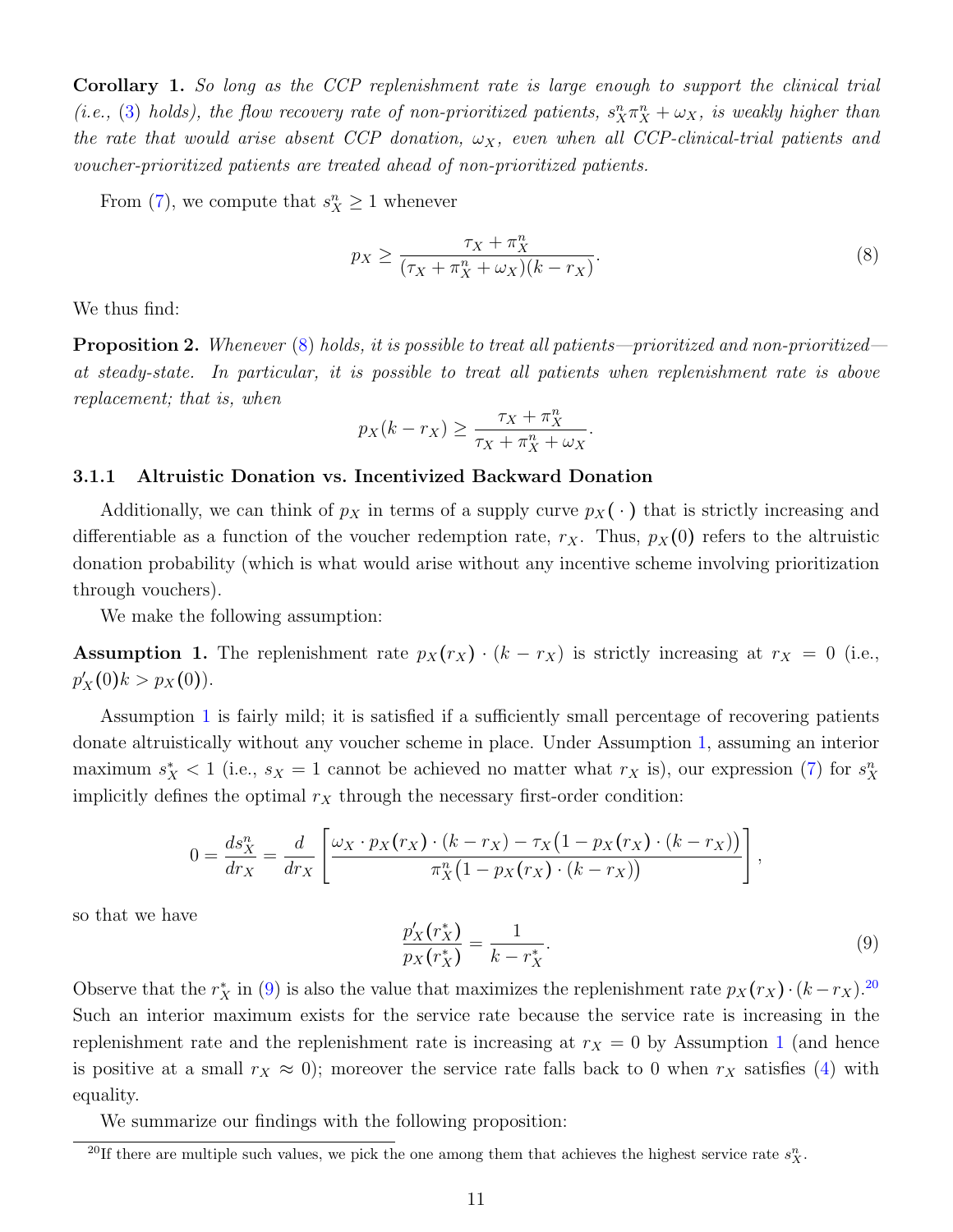**Proposition 3.** Under Assumption [1,](#page-10-2) so long as the CCP replenishment rate is large enough to support the clinical trial, (i.e., [\(3\)](#page-8-5) holds) the voucher redemption rate that maximizes the CCP service rate for non-prioritized patients satisfies  $r_X^* > 0$ —that is, using a voucher scheme strictly improves outcomes for non-prioritized patients.

Moreover, the service rate for non-prioritized patients  $s_X^n$  is strictly increasing in the CCP replenishment rate  $p_X(r_X) \cdot (k - r_X)$  and is maximized either

- at  $s_X^{n*} = 1$  by all voucher redemption rates  $r_X$  that satisfy [\(8\)](#page-10-3), or
- at some  $s_X^{n*} < 1$  (if there is no  $r_X$  such that we can have  $s_X^n = 1$ ) by a voucher redemption rate  $r_X^* > 0$  satisfying [\(9\)](#page-10-4).

#### 3.2 Paying it Forward through a Pledge of Future Donation

We now suppose that there is also a pathway some patients can use to gain priority for treatment, which is to pledge upfront to donate CCP upon recovery. We suppose that in addition to upfront treatment, we give such a patient  $v_X^f \geq 0$  vouchers after (and if) she donates CCP.<sup>[21](#page-11-0)</sup>

As before, we set aside a reserve for clinical-trial patients with the flow capacity  $\tau_X$ . The rest of the CCP therapy is allocated within the incentivized CCP reserve, which now has three priority classes ordered as follows:

- 1. patients who have vouchers (whom we refer to as voucher-prioritized, as before);
- 2. patients who do not have vouchers but pledge to donate after they recover (*pledged* patients); and
- 3. patients not in any of the other categories (non-prioritized patients).

We denote the steady-state flow rate of patients participating in clinical trial by  $\hat{\pi}_X^t = \tau_X$ ; the flow rate of voucher-prioritized patients by  $\hat{\pi}_X^v$ ; the flow rate of pledged patients by  $\hat{\pi}_X^f$ ; and the flow rate of non-prioritized patients by

$$
\hat{\pi}_X^n = \pi_X^n - \hat{\pi}_X^f \le \pi_X^n.
$$

We refer to the different types of patients' respective CCP therapy service rates as  $\hat{s}_X^t$ ,  $\hat{s}_X^v$ ,  $\hat{s}_X^f$ , and  $\hat{s}_X^n$ .

Then the total flow rate of recovering patients has four components:

- patients who participate in clinical trials, with a flow rate  $\hat{s}_X^t \hat{\pi}_X^t$ ;
- patients who are voucher-prioritized, with a flow rate  $\hat{s}_X^v \hat{\pi}_X^v$ ;<sup>[22](#page-11-1)</sup>
- patients who have pledged to donate ex ante, with a flow rate  $\hat{s}_X^f \hat{\pi}_X^f$ ; and

<span id="page-11-0"></span><sup>&</sup>lt;sup>21</sup>We may also count the treatment of the pledged patient herself as the upfront redemption of a voucher, in which case we would think of this patient as receiving vouchers to treat as many as  $v_X^f + 1$  patients, including herself.

<span id="page-11-1"></span> $^{22}$ As before, we conduct a worst-case analysis under the assumption that patients who have vouchers do not become CCP donors upon recovery. Propositions [4](#page-12-0) and [5](#page-13-0) continue to hold if we assume voucher-prioritized patients also donate with probability  $p<sub>X</sub>$  upon recovery.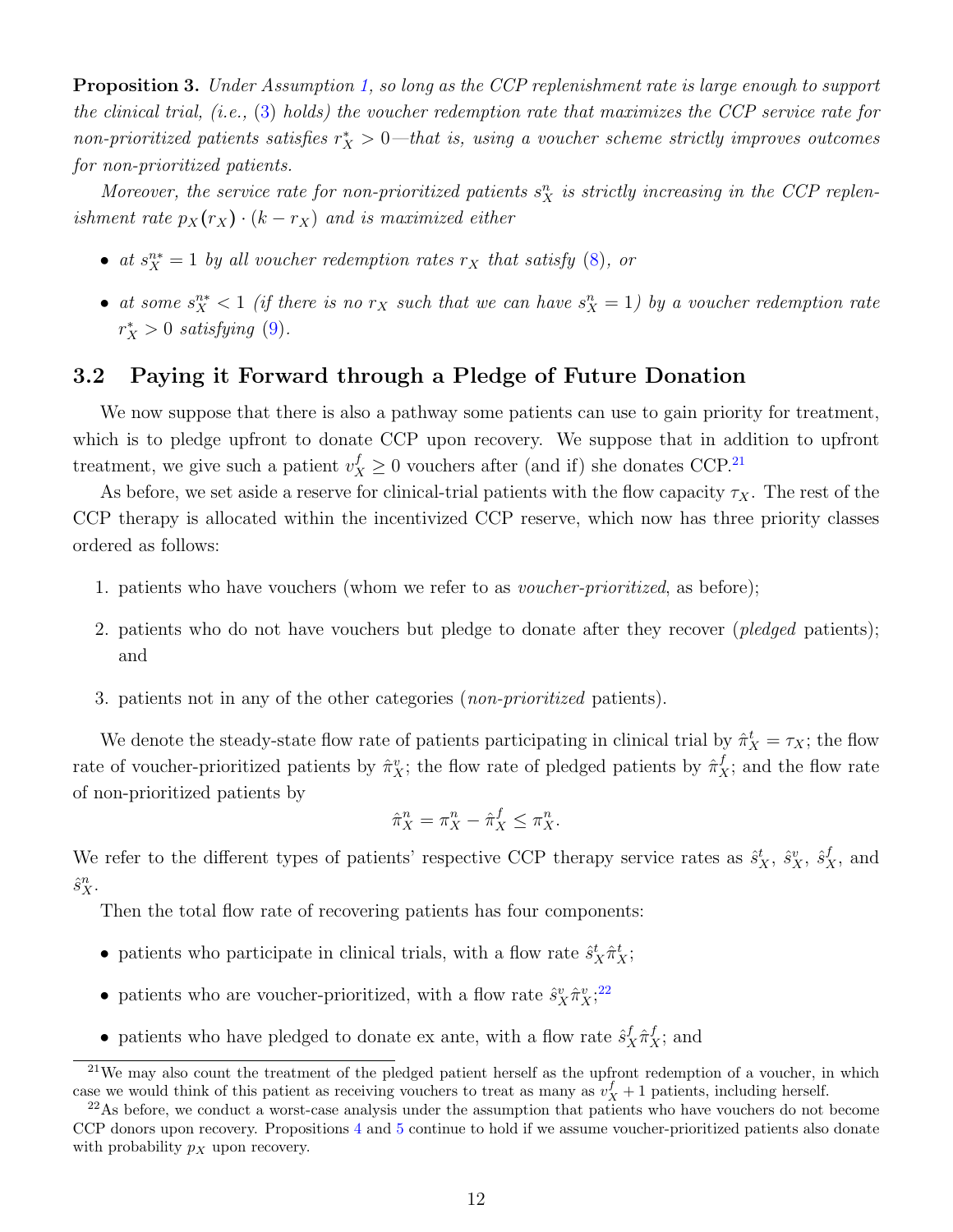• patients who are not part of clinical trials, do not have vouchers, and have not pledged to donate, with a flow rate of  $\hat{s}_X^n \hat{\pi}_X^n + \omega_X$ .

The total steady-state flow of CCP therapy is

<span id="page-12-1"></span>
$$
\hat{\gamma}_X = \left( p_X(\hat{s}_X^t \hat{\pi}_X^t + \hat{s}_X^n \hat{\pi}_X^n + \omega_X) + p_X^f \hat{s}_X^f \hat{\pi}_X^f \right) k,\tag{10}
$$

where  $p_X$  is the population probability to donate in return for vouchers (as in the prior sections) and  $p_X^f$  is the probability with which pledged patients donate upon recovery. We allow the possibility that some patients who pledge may not end up donating—perhaps due to medical ineligibility—so that  $p_2^f$ X is expected to be less than 1. We only assume that pledging increases one's probability of donation, so that  $p_X^f \geq p_X$ .

We assume that patients who decide to donate ex post each receive  $v_X$  priority vouchers to be used by their loved ones, as before. On the other hand, pledged patients possibly also receive a number of vouchers upon recovery and donation—if they they donate k units of CCP, they receive  $v_X^f$  vouchers. The  $v_X^f$  vouchers are only given after the pledged recovering patient "pays it forward" by donating CCP, which occurs with probability  $p_X^f$ .

Thus, the flow rate of voucher-prioritized patients  $\hat{\pi}_X^v$  satisfies

<span id="page-12-2"></span>
$$
\hat{\pi}_X^v = p_X(\hat{s}_X^t \hat{\pi}_X^t + \hat{s}_X^n \hat{\pi}_X^n + \omega_X) q_X v_X + p_X^f \hat{s}_X^f \hat{\pi}_X^f q_X v_X^f. \tag{11}
$$

As before, we will work with the voucher redemption rates

$$
r_X = q_X v_X \tag{12}
$$

for the patients who have not pledged ex ante but decide to donate upon recovery. Similarly, for pledged patients, we write:

$$
r_X^f = q_X v_X^f. \tag{13}
$$

The following proposition gives conditions under which we can fully serve all prioritized patient groups (i.e., so that  $\hat{s}_X^t = 1$ ,  $\hat{s}_X^v = 1$ , and  $\hat{s}_X^f = 1$ ):

<span id="page-12-0"></span>**Proposition 4.** Regardless of the pledged patient arrival rate  $\hat{\pi}_X^f$ , so long as we have

<span id="page-12-3"></span>
$$
p_X(k - r_X) \ge \frac{\tau_X}{\tau_X + \omega_X} \qquad \text{and} \qquad p_X^f(k - r_X^f) \ge 1,\tag{14}
$$

it is possible to ensure that all clinical-trial patients, voucher-prioritized patients, and pledged patients receive CCP therapy, so that

$$
\hat{s}_X^n = 1,
$$
  $\hat{s}_X^v = 1,$  and  $\hat{s}_X^f = 1.$  (15)

Proof. Clinical-trial patients, voucher-prioritized patients, and pledged patients are prioritized over non-pledged patients. Thus, by setting  $\hat{s}_X^t = \hat{s}_X^v = \hat{s}_X^f = 1$  and using [\(10\)](#page-12-1) and [\(11\)](#page-12-2), we see that all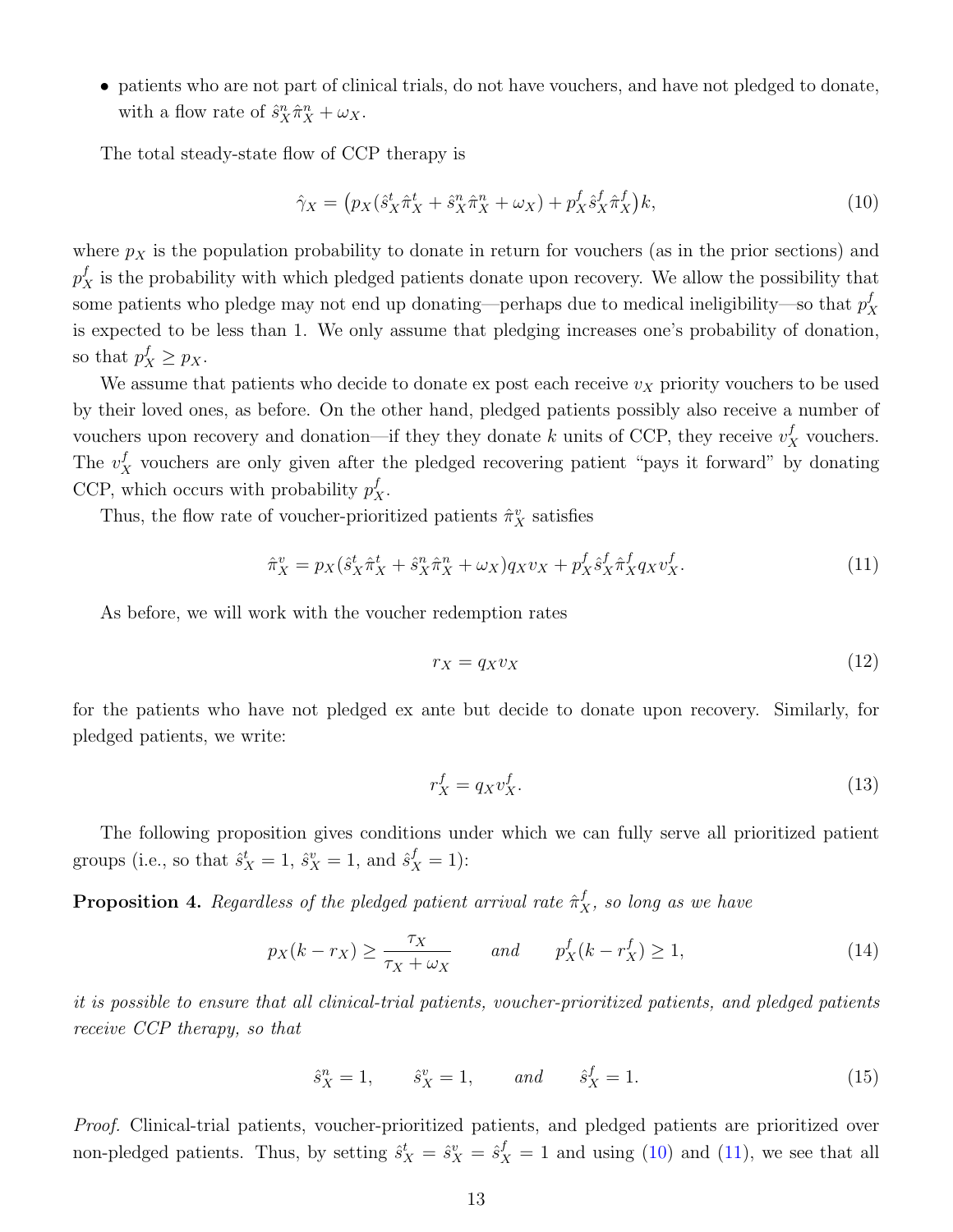prioritized patient groups can all be treated by CCP if

<span id="page-13-1"></span>
$$
\hat{\gamma}_X \ge \hat{\pi}_X^t + \hat{\pi}_X^v + \hat{\pi}_X^f \iff p_X(\hat{\pi}_X^t + \hat{s}_X^n \hat{\pi}_X^n + \omega_X)(k - r_X) + p_X^f \hat{\pi}_X^f(k - r_X^f) \ge \hat{\pi}_X^t + \hat{\pi}_X^f. \tag{16}
$$

To capture the minimum amount of CCP needed to treat all pledged patients, we consider the worstcase scenario in which no non-prioritized patients are treated, i.e.,  $\hat{s}_X^n = 0$ . Then necessary and sufficient conditions for [\(16\)](#page-13-1) to be satisfied regardless of  $\hat{\pi}_X^f$  are

<span id="page-13-2"></span>
$$
p_X(k - r_X) \ge \frac{\hat{\pi}_X^t}{p_X(\hat{\pi}_X^t + \omega_X)} \quad \text{and} \quad p_X^f(k - r_X^f) \ge 1. \tag{17}
$$

Replacing  $\hat{\pi}_X^t$  with  $\tau_X$  in [\(17\)](#page-13-2), we obtain [\(14\)](#page-12-3).

The first condition in  $(14)$  is the same condition as  $(3)$ : The replenishment rate of the CCP obtained from initially non-pledged patients should be at least as large as is needed to support the clinical trial CCP reserve. The second condition in [\(14\)](#page-12-3) requires that the replenishment rate of CCP obtained from pledged patients should at least cover those patients' own initial treatment in steady-state.

We now examine the CCP service rate for non-prioritized patients when  $(14)$  holds:

<span id="page-13-3"></span>
$$
\hat{s}_X^n = \frac{\hat{\gamma}_X - \hat{s}_X^t \hat{\pi}_X^t - \hat{s}_X^v \hat{\pi}_X^v - \hat{s}_X^f \hat{\pi}_X^f}{\hat{\pi}_X^n}.
$$
\n(18)

Expanding [\(18\)](#page-13-3) assuming  $\hat{s}_X^v = 1$ , we find that

$$
\hat{s}_X^n = \frac{\left[p_X(\hat{s}_X^t \hat{\pi}_X^t + \hat{s}_X^n \hat{\pi}_X^n + \omega_X)(k - r_X)\right] - \hat{s}_X^t \hat{\pi}_X^t + \left[p_X^f \hat{s}_X^f \hat{\pi}_X^f(k - r_X^f)\right] - \hat{s}_X^f \hat{\pi}_X^f}{\hat{\pi}_X^n}.
$$
\n(19)

Solving [\(19\)](#page-13-4) for  $\hat{s}_X^n$  (replacing  $\hat{\pi}_X^t = \tau_X$  and  $\hat{s}_X^t = 1$ ), we see that, assuming the pay-it-backward voucher replenishment rate does not on its own lead to infinite excess supply of CPP (i.e.,  $p_X(1 - r_X) < 1$ ),

<span id="page-13-5"></span>
$$
\hat{s}_X^n = \frac{\omega_X p_X(k - r_X) - \tau_X (1 - p_X(k - r_X)) + p_X^f \hat{s}_X^f \hat{\pi}_X^f (k - r_X^f - \frac{1}{p_X^f})}{\hat{\pi}_X^n (1 - p_X(k - r_X))}.
$$
\n(20)

Comparing [\(20\)](#page-13-5) to [\(7\)](#page-9-3), we see that non-prioritized patients are served at a weakly higher rate than they would be under a system that does not prioritize pledged patients whenever

$$
\frac{\omega_{X}p_{X}(k-r_{X}) - \tau_{X}(1-p_{X}(k-r_{X})) + p_{X}^{f}\hat{s}_{X}^{f}\hat{\pi}_{X}^{f}(k-r_{X}^{f} - \frac{1}{p_{X}^{f}})}{\hat{\pi}_{X}^{n}(1-p_{X}(k-r_{X}))}
$$
\n
$$
= \hat{s}_{X}^{n} \geq \frac{\pi_{X}^{n}}{\hat{\pi}_{X}^{n}}s_{X}^{n} = \frac{\pi_{X}^{n}}{\hat{\pi}_{X}^{n}}\left(\frac{\omega_{X}p_{X}(k-r_{X}) - \tau_{X}(1-p_{X}(k-r_{X}))}{\pi_{X}^{n}(1-p_{X}(k-r_{X}))}\right). \tag{21}
$$

<span id="page-13-0"></span>Thus, we find that  $\hat{s}_X^n \geq s_X^n$  when [\(14\)](#page-12-3) holds, and conclude:

**Proposition 5.** So long as [\(14\)](#page-12-3) holds, besides treating every clinical-trial patient and voucher-prioritized

<span id="page-13-4"></span> $\Box$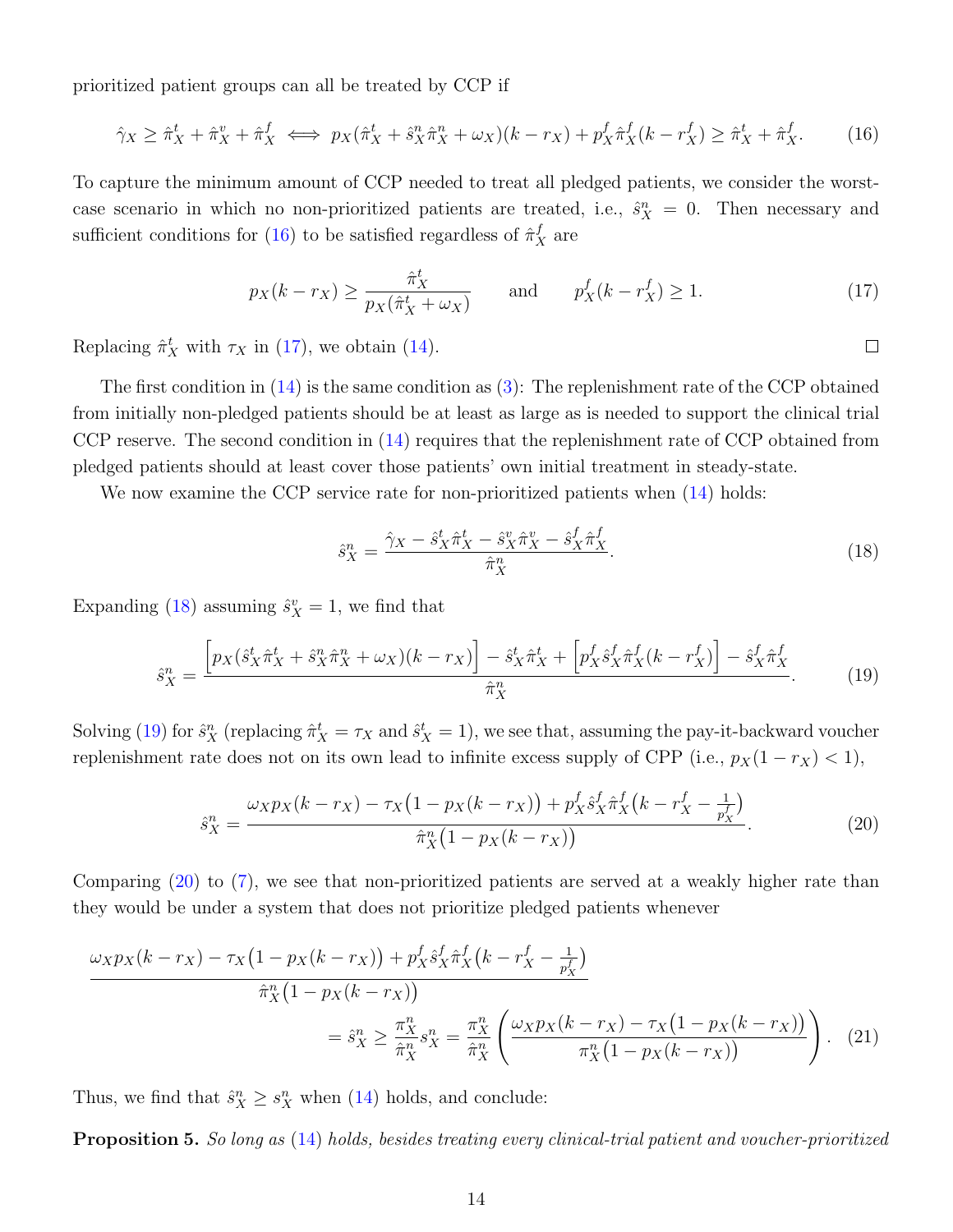patient  $(\hat{s}_X^t = \hat{s}_X^v = 1)$ , it is possible to treat every patient who pledges to donate CCP upfront  $(\hat{s}_X^f = 1)$ , while still raising the service rate for non-prioritized patients who have not pledged to donate.

## <span id="page-14-0"></span>4 ABO-compatible Plasma Donation

We now build on the analysis from the preceding section to allow patients receive donation from plasma-compatible donors.

In reality, there are four blood types  $O, A, B$ , and  $AB$ . Type  $AB$  plasma can be used to treat patients of all blood types; blood-type A plasma can be used to treat patients of blood types O and A; blood-type B plasma can be used to treat patients of blood types O and B; and blood-type O plasma can only be used to treat patients of blood type O. (Since CCP is a type of plasma, those same compatibility requirements are needed for CCP transfusion.) We let  $\mathcal{B} = \{O, A, B, AB\}$  be the set of blood types.

Under an ABO-identical treatment policy, non-prioritized patients of different blood types may be served in unequal service rates because the parameters  $\hat{\pi}_X^f/\pi_X^n$ ,  $\omega_X/\pi_X^n$ ,  $p_X$ , and  $p_X^f$  may vary based on blood type  $X \in \mathcal{B}$  even if the voucher redemption rates  $r_X$  and  $r_X^f$  are chosen to take these differences into account. The main reason behind this variation is that COVID-19 has different incidence depending on national/ethnic background, and the blood type distribution varies substantially as a function of background. Moreover, some blood-types may have excess supply of CCP while the others do not; for example, [\(8\)](#page-10-3) may hold for some blood types while it does not for others.

We aim for an egalitarian service policy for CCP therapy with multiple blood types—thus we seek to make the non-prioritized patient service rates of different blood types as equal as possible without affecting efficiency.

We need to account for voucher holders possibly having different blood types from their original donors; we assume that their blood types are independently distributed from their donors'. Suppose  $b_X$  is the probability that a given patient is of blood type X. Let

$$
r_X = b_X \sum_{Y \in \mathcal{B}} q_Y v_Y
$$

be the voucher redemption rate for backward donation, and let

<span id="page-14-2"></span><span id="page-14-1"></span>
$$
r_X^f = b_X \sum_{Y \in \mathcal{B}} q_Y v_Y^f
$$

be the voucher redemption rate for forward donation.

We refer to the service rates for non-prioritized patients for each blood type X given in  $(20)$  as the ABO-identical service rate, and rephrase it here once more assuming all clinical-trial patients, voucher-prioritized patients and pledged patients are served, i.e.,  $\hat{s}_X^t = 1$ ,  $\hat{s}_X^v = 1$ , and  $\hat{s}_X^f = 1$ . Define

$$
\sigma_X := \omega_X p_X(k - r_X) - \tau_X (1 - p_X(k - r_X)) + p_X^f \hat{\pi}_X^f \left( k - r_X^f - \frac{1}{p_X^f} \right)
$$
(22)

$$
\delta_X := \hat{\pi}_X^n \left( 1 - p_X(k - r_X) \right) \tag{23}
$$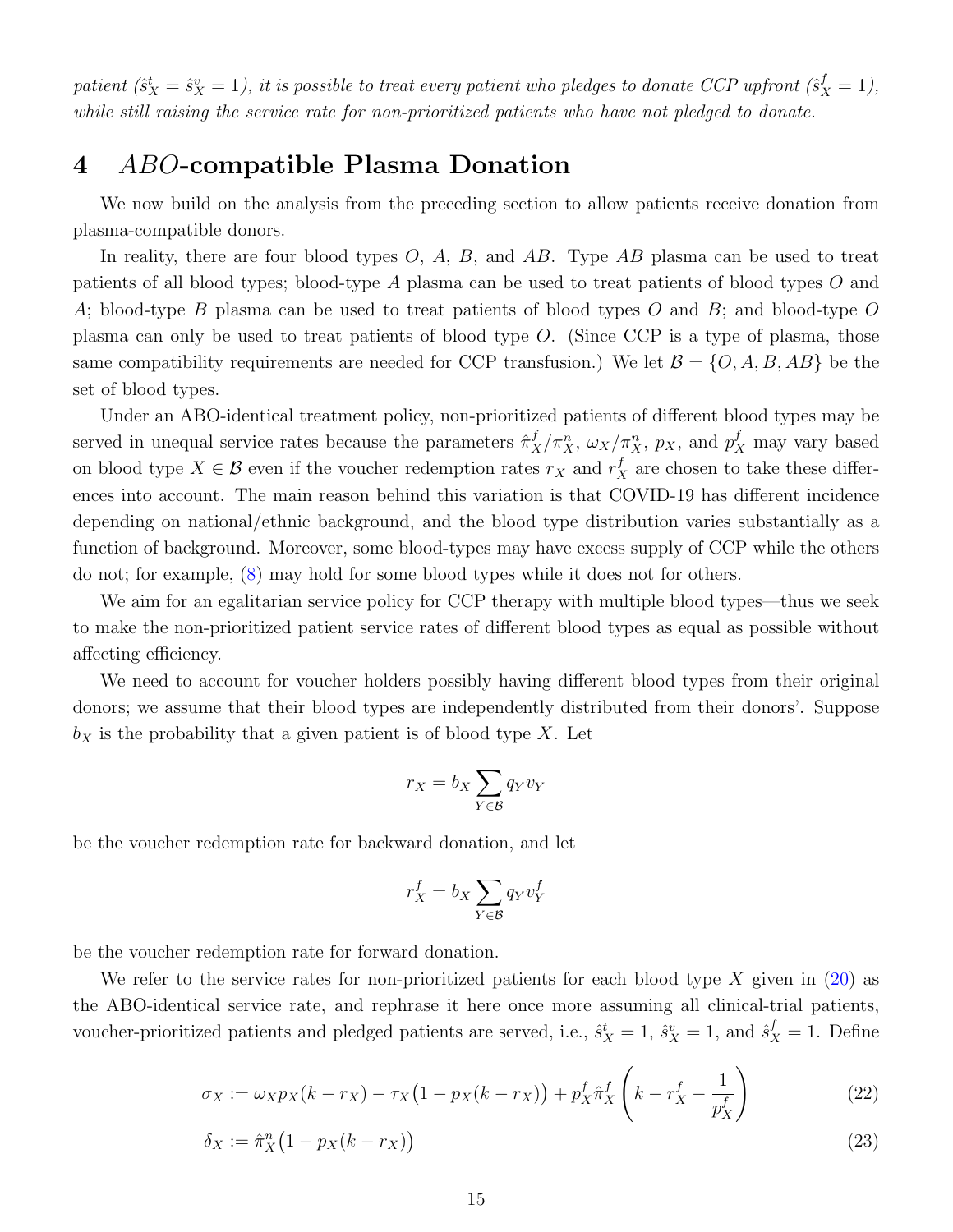for each blood type X. Here,  $\sigma_X$  is the *steady-state supply* of blood-type X CCP to be rationed to non-prioritized patients while  $\delta_X$  is the steady-state demand for CCP by non-prioritized blood-type X patients.

#### 4.1 Pooling for Plasma Treatment

Whenever,  $\delta_X$  < 0, which happens when the CCP replenishment rate for X is greater than 1, the blood-type  $X$  non-prioritized patients are self-sufficient, and we can distribute the remaining CCP to other compatible blood types to serve all of them.<sup>[23](#page-15-0)</sup> Thus, assume that replenishment rate  $p_X(k - r_X)$  < 1 for at least one blood type  $X \in \mathcal{B}$ , as otherwise all blood types will be self-sufficient and non-prioritized patients who survive donate enough CCP on net to supply future generations of patients.

Moreover, assuming  $p_X(k-r_X) < 1$ , we observe that  $\sigma_X$  is the numerator and  $\delta_X$  is the denominator of  $\hat{s}_X^n$  in  $(20)$ 

<span id="page-15-3"></span>
$$
\hat{s}_X^n = \frac{\sigma_X}{\delta_X}.\tag{24}
$$

Another way the excess CCP of one blood type can be used for other blood types is that if  $\delta_X > 0$ and still  $\sigma_X > \delta_X$ . Suppose as an example, for  $\delta_O, \delta_A > 0$  we have,

<span id="page-15-2"></span><span id="page-15-1"></span>
$$
0 < \hat{s}_O^n < \hat{s}_A^n. \tag{25}
$$

Since blood-type O patients can receive blood-type  $A$  CCP, for an egalitarian CCP allocation, we can give some of the blood-type A CCP to blood-type O patients and increase the service rate for O patients and decrease the service rate for A patients. Let  $\sigma_{A\rightarrow O}$  be the resulting net transfer flow of blood-type A CCP to blood-type O patients.

Then, the new service rates of both types will be

$$
s_O = \frac{\sigma_O + \sigma_{A \to O}}{\delta_O} \le s_A = \frac{\sigma_A - \sigma_{A \to O}}{\delta_A}.
$$
\n(26)

We can continue increasing the net transfer  $\sigma_{A\rightarrow O}$  until both service rates become equal, to sustain an egalitarian service rate among the two blood types. Either we will eventually have both service rates exceeding 1, and hence all of these patients are served, or we will end up with an equal service rate for A and O less than 1. Observe that the amount of CCP transfer from A to O that makes  $(26)$  hold with equality is

$$
\sigma_{A \to O} = \frac{\sigma_A \delta_O - \sigma_O \delta_A}{\delta_O + \delta_A},\tag{27}
$$

which is strictly greater than 0 (by [\(25\)](#page-15-2) and  $\delta_O, \delta_A > 0$ ) and strictly smaller than  $\sigma_A$  (as  $\delta_O, \delta_A > 0$ ).

<span id="page-15-0"></span> $^{23}$ Relative to our model as presented in the previous section, this is the case in which we obtain infinite supply of blood-type X CCP in the steady-state.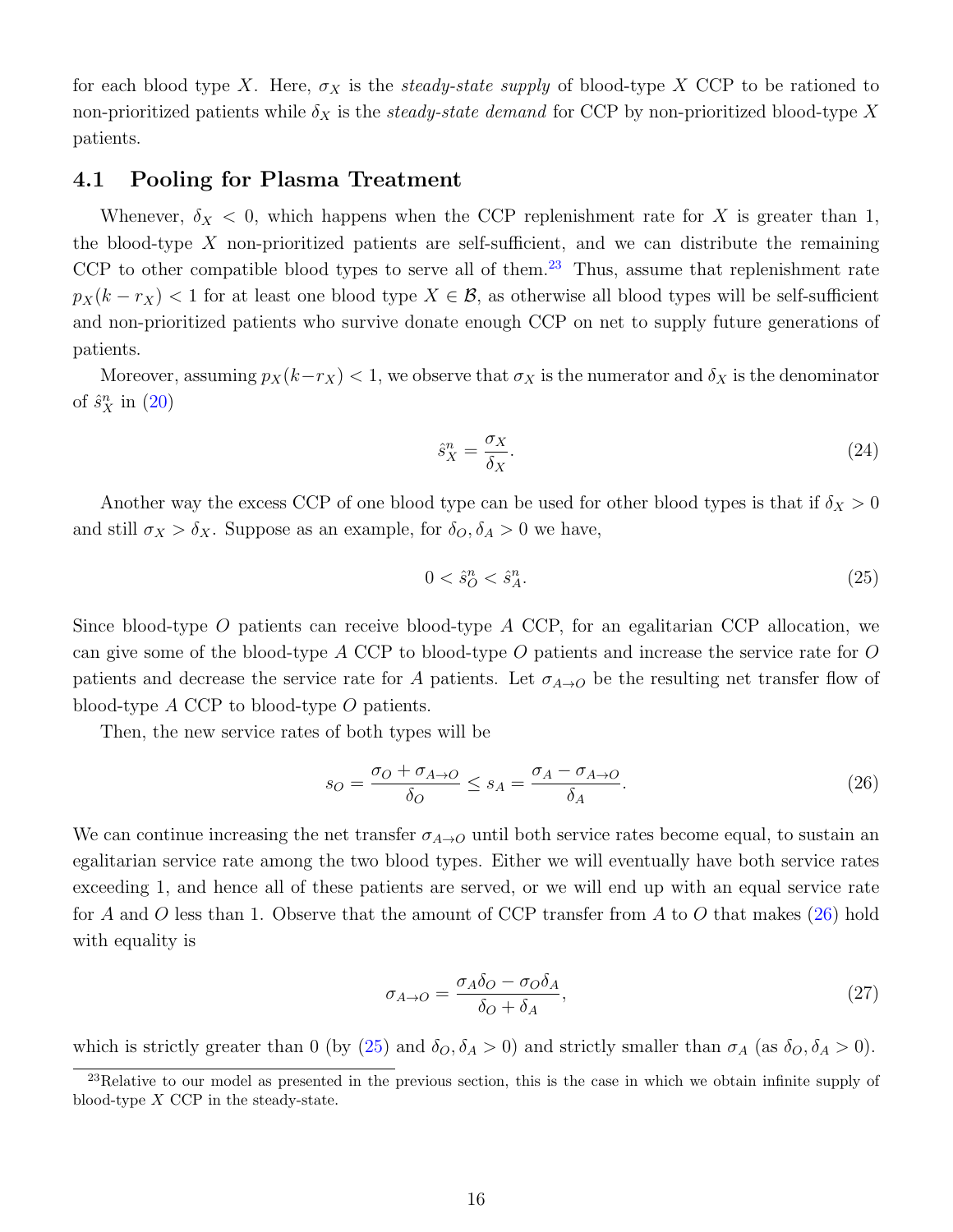This resulting service rate, what we call the *pooling service rate* for  $A$  and  $O$  is then

<span id="page-16-0"></span>
$$
\hat{s}_{\{O,A\}}^n := \frac{\sigma_O + \sigma_A}{\delta_O + \delta_A} = s_O = s_A.
$$
\n(28)

Observe that  $(28)$  treats patients as if A and O together form an "composite blood type" and yet the subsidy of CCP is one way: some blood-type  $A$  CCP is used to treat blood-type  $O$  patients, but blood-type  $O$  CCP is never used on blood-type  $A$  patients (as it would not be compatible).

As  $\sigma_A$ ,  $\sigma_O$ ,  $\delta_A$ ,  $\delta_O > 0$ , we have

$$
\hat{s}_O^n = \frac{\sigma_O}{\delta_O} < \hat{s}_{\{O,A\}}^n < \hat{s}_A^n = \frac{\sigma_A}{\delta_A}.
$$

Additionally, if the service rate for B,  $\hat{s}_B^n$  is larger than the pooled rate in [\(28\)](#page-16-0) but lower than  $\hat{s}_A^n$ , we can further subsidize blood-type  $O$  patients and return some of the blood-type  $A$  CCP that was earmarked for O patients in [\(26\)](#page-15-1) back to blood-type A patients.<sup>[24](#page-16-1)</sup> Eventually, we would end up with a pooled service rate for the blood types  $\{O, A, B\}$ ; as long as  $\delta_B > 0$ , we would have

$$
\hat{s}_{\{O,A\}}^n < \hat{s}_{\{O,A,B\}}^n = \frac{\sigma_O + \sigma_A + \sigma_B}{\delta_O + \delta_A + \delta_B} < \hat{s}_B^n.
$$

#### 4.2 Optimal Pooling

We now introduce a formal iterative pooling procedure to determine the service rates of non-prioritized patients when there are four blood types using the intuition just developed.<sup>[25](#page-16-2)</sup>

For any  $\mathcal{X} \subseteq \mathcal{B}$  and any  $\mathbf{Y} \subseteq 2^{\mathcal{B}}$ , we define the following *compatibility set*:

 $C(\mathcal{X}, Y) = \{ \mathcal{Y} \in Y : \text{CCP of some type } Y \in \mathcal{Y} \text{ is compatible with patients of some type } X \in \mathcal{X} \}.$ 

We construct a sequence  $\{B^t\}$  iteratively such that each  $B^t \subseteq 2^B$  is a collection of subsets of blood types. We refer to each of these sets  $\mathcal{X} \in \mathbf{B}^t$  as *pooled* meaning that the service rates of all blood types in  $\mathcal X$  can be made equal either

- by treating patients of each blood type in X with CCP of some compatible blood type  $X \in \mathcal{X}$ along with CCP of their own blood type, or
- by giving CCP of each blood type in X to patients of some compatible blood type  $X \in \mathcal{X}$ .

The steps of the pooling construction are as follows:

#### POOLING PROCEDURE:

Step 0: If  $\delta_X$  < 0 for some blood type X, then we remove that blood type and all the blood types that blood-type  $X$  CCP be given to: all of compatible blood-type patients

<span id="page-16-1"></span><sup>&</sup>lt;sup>24</sup>If  $\hat{s}_B^n > \hat{s}_A^n$ , then we would start with blood-type B CCP to subsidize blood-type O patients and then check later for further A CCP subsidy opportunities.

<span id="page-16-2"></span><sup>&</sup>lt;sup>25</sup>The procedure discussed here subsumes a related procedure for use in kidney exchange that was proposed by two of the authors in a previous working paper (Sönmez and Unver,  $2015$ ).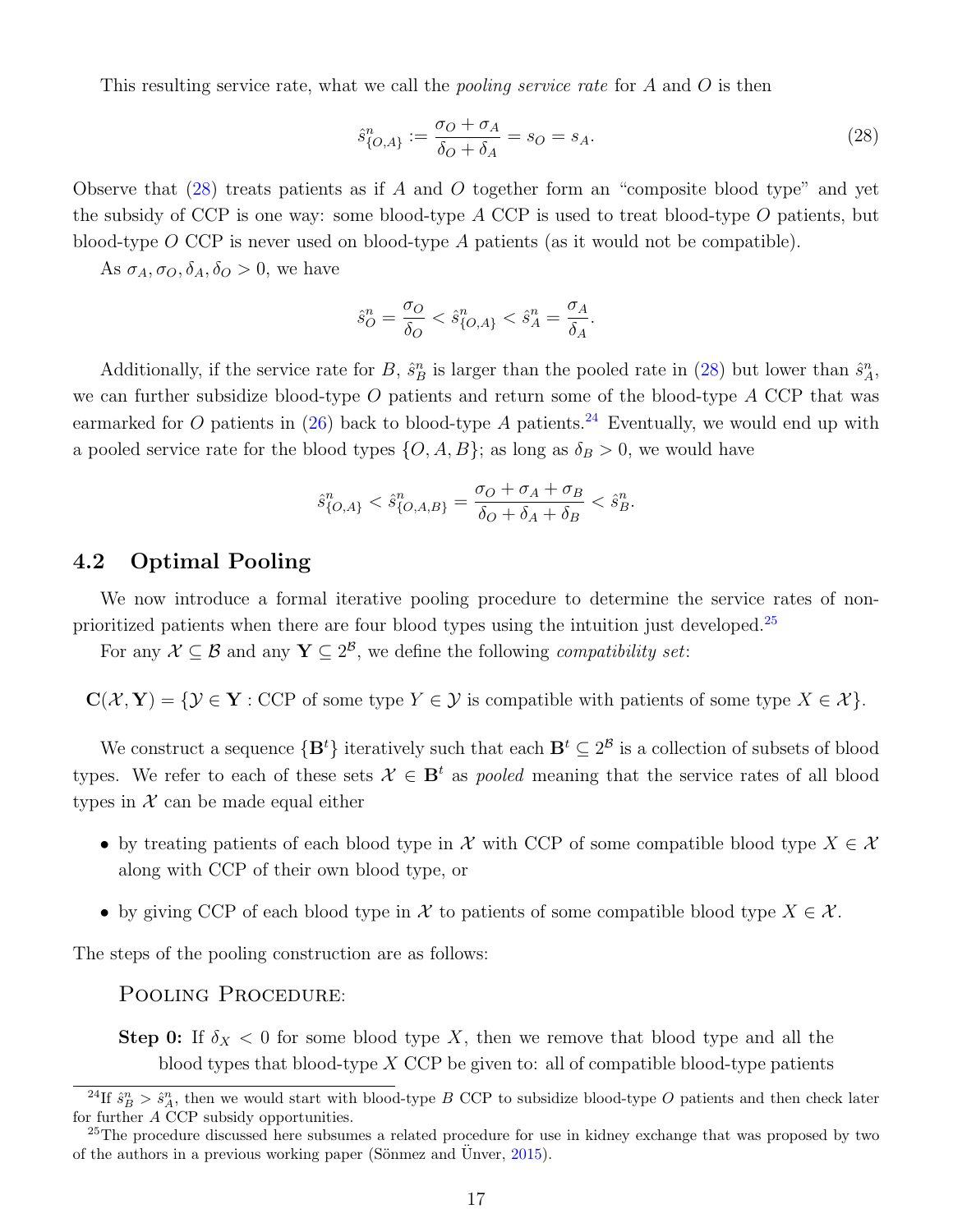will be served in full by blood-type  $X$  CCP supply. We set the service rates for those blood types to 1. Let  $\mathbf{B}^0 \subseteq \{ \{O\}, \{A\}, \{B\}, \{AB\} \}$  be the set of remaining blood types—where singleton sets  $\{X\}$  denote that no remaining types are pooled yet. We find all individual service rates  $\hat{s}_{\{X\}}^n$  as defined in [\(24\)](#page-15-3) so that  $\hat{s}_{\{X\}}^n = \hat{s}_X^n$  for each  $\{X\} \in \mathbf{B}^0$ . We then continue to Step 1. . . .

- Step  $t \geq 1$ : Suppose  $B^{t-1}$  is the collection of pooled blood sets determined in the previous step. For each pooled set  $\mathcal{Y} \in \mathbf{B}^{t-1}$ , let the service rate  $\hat{s}_{\mathcal{Y}}^n$  be as defined in previous steps. Suppose pooled set  $\mathcal{X} \in \mathbf{B}^{t-1}$  has the <u>smallest</u> service rate  $\hat{s}_{\mathcal{X}}^n$  among sets in  $\mathbf{B}^{t-1}$ . If  $\hat{s}_{\mathcal{X}}^n \geq 1$ , then all non-prioritized patients of blood types in every pooled set in  $\mathbf{B}^{t-1}$  are fully served, and we stop the procedure; otherwise, we continue.
	- If  $\mathbf{C}(\mathcal{X}, \mathbf{B}^{t-1}) \supsetneq {\mathcal{X}}$ , let Y be the set that has the largest service rate among all pooled sets in  $\mathbf{C}(\mathcal{X}, \mathbf{B}^{t-1}) \setminus \{ \mathcal{X} \}.$  Then X and Y are pooled together; we replace  $\mathcal X$  and  $\mathcal Y$  with their union  $\mathcal S = \mathcal X \cup \mathcal Y$ , so that

$$
\mathbf{B}^t := \left(\mathbf{B}^{t-1} \setminus \{\mathcal{X}, \mathcal{Y}\}\right) \cup \{\mathcal{S}\}\tag{29}
$$

and the new service rate for S (using definitions of  $\sigma_X$  and  $\delta_X$  in [\(22\)](#page-14-1) and [\(23\)](#page-14-2)) is

$$
\hat{s}_{\mathcal{S}}^n := \frac{\sum_{X \in \mathcal{S}} \sigma_X}{\sum_{X \in \mathcal{S}} \delta_X}.
$$
\n(30)

• If  $\mathbf{C}(\mathcal{X}, \mathbf{B}^{t-1}) = \{\mathcal{X}\}\$ , then X is not pooled with any other set. For each blood type  $X \in \mathcal{X}$  the final pooled service rate is set as  $\hat{s}_{\mathcal{X}}^n$ . We set

$$
\mathbf{B}^t := \mathbf{B}^{t-1} \setminus \{ \mathcal{X} \}. \tag{31}
$$

If  $\mathbf{B}^t = \emptyset$ , then we stop by setting any final service rate greater than 1 to 1, otherwise we continue with Step  $t+1$ .

We illustrate the pooling procedure with an example:

Example 1. Suppose initially that

$$
\hat{s}^n_{\{AB\}} < \hat{s}^n_{\{O\}} < \hat{s}^n_{\{A\}} < \hat{s}^n_{\{B\}},
$$

and the net demand is positive for each blood type, i.e.,  $\delta_X > 0$  for all  $X \in \mathcal{B}$ .

In Step 0, we let

$$
\mathbf{B}^0 = \{ \{O\}, \{A\}, \{B\}, \{AB\} \}.
$$

In Step 1, the lowest service rate belongs to  $\{AB\} \in \mathbf{B}^0$ . There is no other blood-type CCP that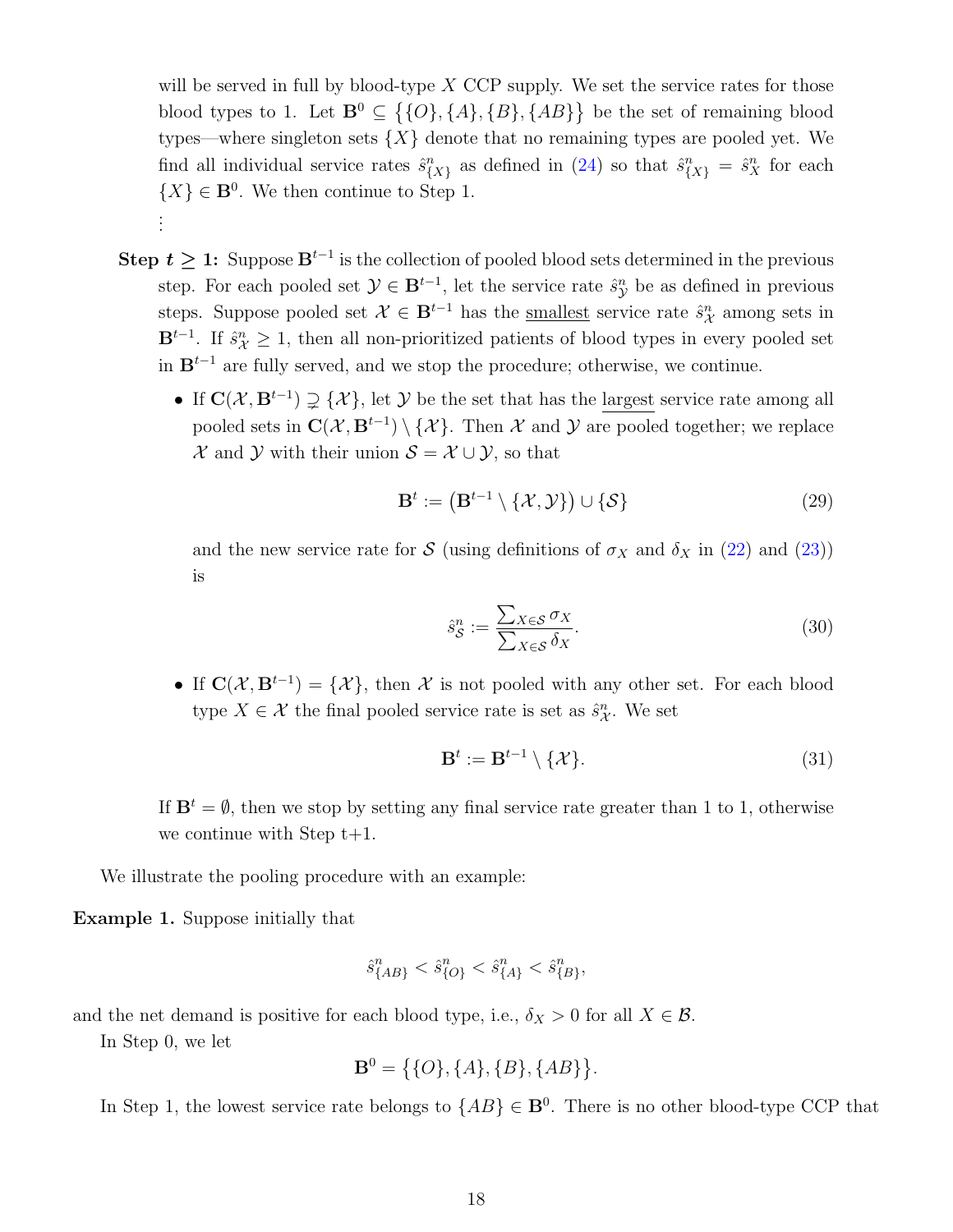can be given to blood-type  $AB$  patients; hence,

$$
\mathbf{C}(\{AB\},\mathbf{B}^0)=\big\{\{AB\}\big\},\
$$

meaning that  $\{AB\}$  will be pooled alone with its service rate  $\hat{s}^n_{\{AB\}}$ . We set

$$
\mathbf{B}^1 = \mathbf{B}^0 \setminus \{ \{AB\} \} = \{ \{O\}, \{A\}, \{B\} \}.
$$

In Step 2, the lowest service rate belongs to  $\{O\} \in \mathbf{B}^1$ . We have

$$
\mathbf{C}(\{O\}, \mathbf{B}^1) = \big\{\{O\}, \{A\}, \{B\}\big\}
$$

as CCP of blood types  $A, B$ , and  $O$  can be given to blood-type  $O$  patients. The highest service rate belongs to  $\{B\} \in \mathbf{C}(\{O\}, \mathbf{B}^1) \setminus \{\{O\}\}\$ . As a result,  $\{O\}$  and  $\{B\}$  are pooled together as  $\{O, B\}$ : We set

$$
\mathbf{B}^2 = (\mathbf{B}^1 \setminus \{ \{B\}, \{O\} \} ) \cup \{O, B\} = \{ \{O, B\}, \{A\} \}
$$

and find the new service rate for the patients in B and O as in [\(24\)](#page-15-3) for  $S = \{O, B\}$ . Here the key observation is that

$$
\hat{s}^n_{\{O\}} < \hat{s}^n_{\{O,B\}} < \hat{s}^n_{\{B\}},
$$

which follows from the simple arithmetic relationship

$$
\frac{a}{b} < \frac{c}{d} \implies \frac{a}{b} < \frac{a+c}{b+d} < \frac{c}{d}
$$

(for  $a, b, c, d > 0$ ).

In Step 3, two cases are possible:

1. If  $\hat{s}^n_{\{O,B\}} < \hat{s}^n_{\{A\}}$ , then

$$
\mathbf{C}(\{O, B\}, \mathbf{B}^2) = \{\{O, B\}, \{A\}\},\
$$

as CCP of blood type A can be transfused to patients of blood type O. Thus,  $\{O, B\}$  and  $\{A\}$ are also pooled together as  $\{O, A, B\}$  and

$$
\mathbf{B}^3 = \left( \mathbf{B}^2 \setminus \{ \{ O, B \}, \{ A \} \} \right) \cup \{ \{ O, A, B \} \} = \{ \{ O, A, B \} \}.
$$

The procedure ends in the next step, as  $\mathbb{B}^3$  is a singleton. Thus, the pooled sets are

$$
\{AB\} \text{ and } \{O, A, B\}.
$$

2. If  $\hat{s}_{\{A\}}^n \leq \hat{s}_{\{O,B\}}^n$ , then

$$
\mathbf{C}(\{A\}, \mathbf{B}^2) = \{\{A\}\},\
$$

as CCP of blood types O and B cannot be transfused to patients of blood type A. Thus,  $\{A\}$  is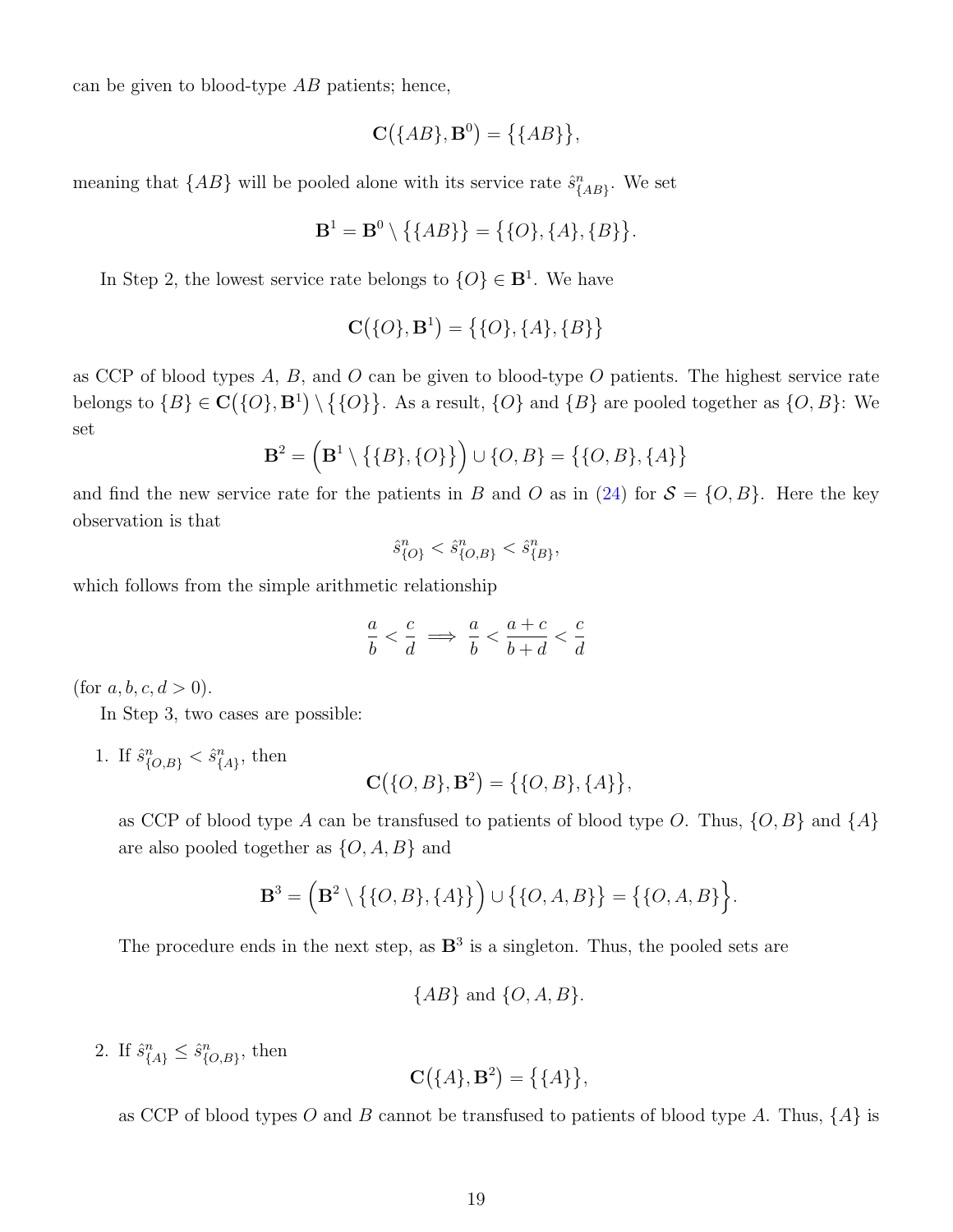pooled by itself and

$$
\mathbf{B}^3 = \mathbf{B}^2 \setminus \big\{ \{A\} \big\} = \big\{ \{O, B\} \big\}.
$$

The procedure ends in the next step as  $\mathbb{B}^3$  is a singleton, and the pooled sets are

$$
\{AB\}
$$
,  $\{A\}$ , and  $\{O, B\}$ .

#### 4.3 Related Literature

To our knowledge, this is the first paper to bring a market design approach to CCP donation. That said, we build heavily on the market design literature for kidney exchange. Within that literature, our model is most closely related paper to that of Sönmez, Unver, and Yenmez  $(2020)$  $(2020)$ , who introduced a dynamic continuum matching model to study the effects of incentivizing compatible kidney donorpatient pairs to participate in exchange by providing increased priority in the deceased-donor queue. Our application to CCP has several important differences from the Sönmez,  $\ddot{U}$ nver, and Yenmez ([2020\)](#page-23-13) model. Most importantly, patients and donors are distinct in Sönmez, Unver, and Yenmez  $(2020)$  $(2020)$ , whereas in our model they are the same population. The incentive schemes we propose directly exploit the fact that patients can go on to become donors; since this is not possible in kidney exchange settings, the incentive schemes proposed by Sönmez, Unver, and Yenmez  $(2020)$  $(2020)$  are naturally quite different.

Our voucher scheme does, however, have parallels in the work on intertemporal incentives in kidney exchange: Veale et al. [\(2017\)](#page-23-4) report on a kidney voucher system where an older living donor of a young patient starts a chain of kidney exchanges through donation to an incompatible pair. Since the younger patient will likely need a kidney in the future, the patient receives priority for a kidney at the end of a similar future chain if her kidney fails. Since the donor is old, the window for donation is short and the scheme helps other pairs receive transplants through chain exchanges in the present and in some sense "insures" the initial patient paired with the donor. Akbarpour et al. [\(2019\)](#page-21-6) study unpaired kidney exchange, where a patient  $i$  can receive a kidney from patient  $j$  and the system will remember that patient  $j$  has the right to receive a kidney in the future.

Since plasma is part of blood, our work is also related to research on the design of blood markets. Slonim, Wang, and Garbarino [\(2014\)](#page-23-6) provide a recent summary, and show that providing donors some form of non-monetary incentive, such as a medal or trinket increases donation; this fact to some extent suggests that a non-monetary incentive, in the form of a voucher, may increase CCP donation rates. Heger et al. [\(forthcoming\)](#page-22-13) have proposed introducing a registry for prospective blood donors. There is also precedent for the formation of a centralized plasma bank during a pandemic. Delamou et al. [\(2016\)](#page-21-7), for example, have reported on the Guinean National Blood Transfusion Center, which involved donor mobilization and plasma collection, for Ebola therapy in 2015.

Last, we note that our continuum model is related to a growing literature in matching theory that considers large-market models. Large-market models oriented towards market-design applications include those of Kojima and Pathak [\(2009\)](#page-22-14), Che and Kojima [\(2010\)](#page-21-8), Abdulkadiroğlu, Che, and Yasuda [\(2011\)](#page-21-9), Azevedo and Leshno [\(2016\)](#page-21-10), Azevedo and Hatfield [\(2018\)](#page-21-11), and Azevedo and Budish [\(2019\)](#page-21-12).Our steady-state analysis is also related to recent models of dynamic matching markets, such as the work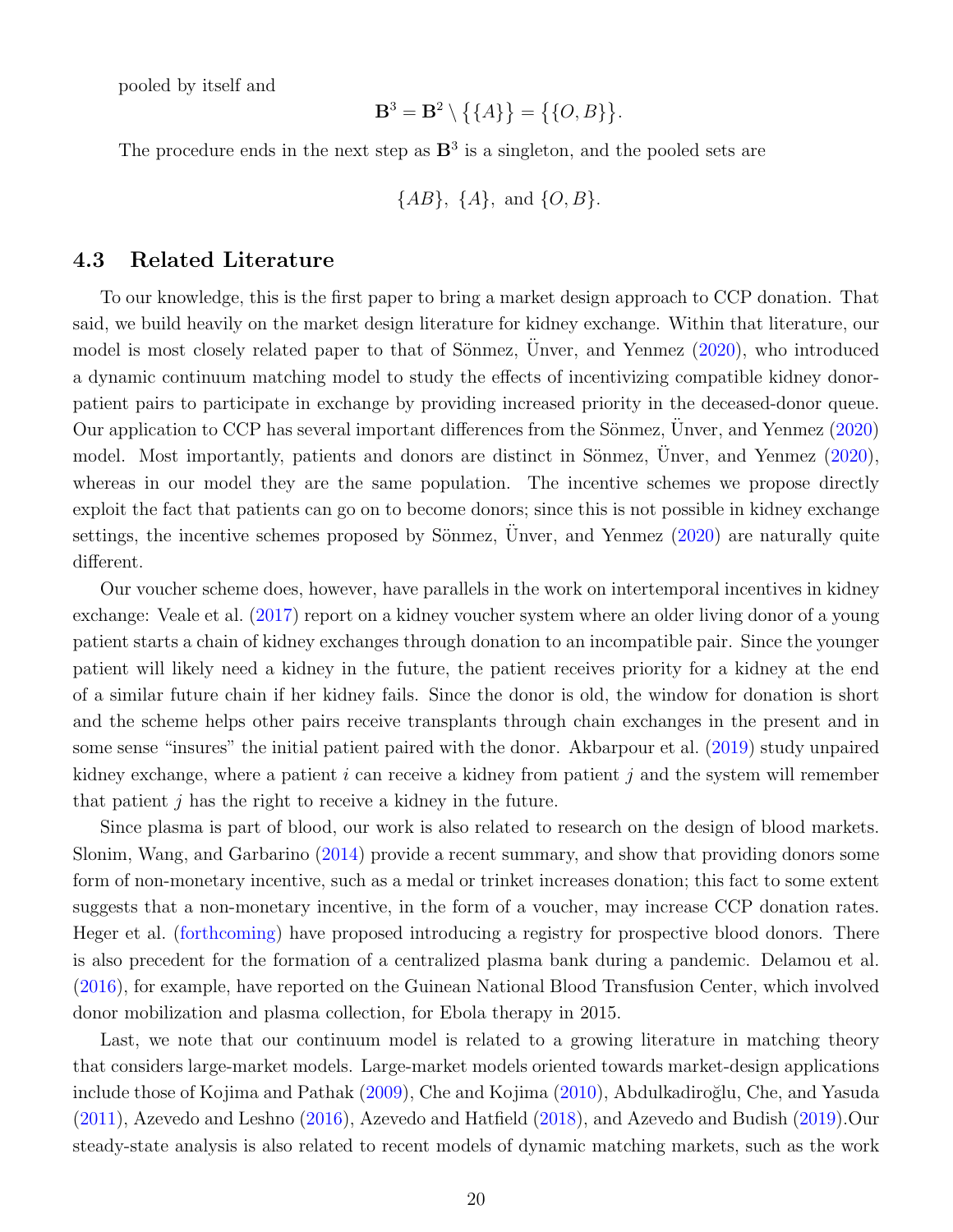of Ünver  $(2010)$  $(2010)$ , Anderson et al.  $(2017)$ , Baccara, Lee, and Yariv  $(2018)$ , and Akbarpour, Li, and Gharan [\(2020\)](#page-21-15).

## <span id="page-20-0"></span>5 Conclusion

In this paper, we propose a market design approach to CCP donation and distribution. Plasma donors may be given priority vouchers that can be used to give treatment priority to their loved ones; priority is also given to participants in clinical trials. Our model illustrates important possibilities: if the plasma replenishment rate is large enough to support the patients in a clinical trial, it is possible to treat all prioritized patients in equilibrium. There is also a positive spillover on non-prioritized patients. Moreover, if recovered patients are more willing to donate if they receive vouchers, introducing a voucher system strictly benefits non-prioritized patients. Overall treatment availability expands further if we prioritize patients who pledge to "pay it forward" by donating plasma once they have recovered.

In the last two decades, collaboration between market designers and medical professionals has led to the development of organized kidney exchange clearinghouses around the world (see, e.g., Roth, Sönmez, and Unver,  $2004$ ,  $2005a,b$  $2005a,b$ , resulting in thousands of lives saved. Several of the key insights and tools in the kidney exchange literature have parallels with our proposed mechanisms for increasing CCP donation. For example, non-directed donor chains—one of the most successful innovations in kidney exchange (Roth et al., [2006;](#page-23-5) Rees et al., [2009\)](#page-22-10)—involve "paying it forward." In such a chain, each participating incompatible patient-donor pair first receives a kidney donation for their patient and at a later date their donor returns the favor by donating a kidney to another pair. These chains start with the gift of an altruistic donor, and can lead to quite long sequences of donations. Another lifesaving innovation in kidney exchange involves "paying it backward" with a patient-donor pair where the patient is not ready for a transplant yet, and the donor will no longer be eligible for donation when the patient is expected to need a transplant in the future (perhaps due to donor age). Under a kidney voucher program, the donor donates today, and receives a transplant voucher for her donor in the future (Veale et al., [2017\)](#page-23-4).

More broadly, suitably adapted market design innovations can assist with the novel challenges created by COVID-19. Given the fact that CCP is currently the preferred therapy for the virus, it is our hope that efforts that increase CCP supply can potentially save many additional lives.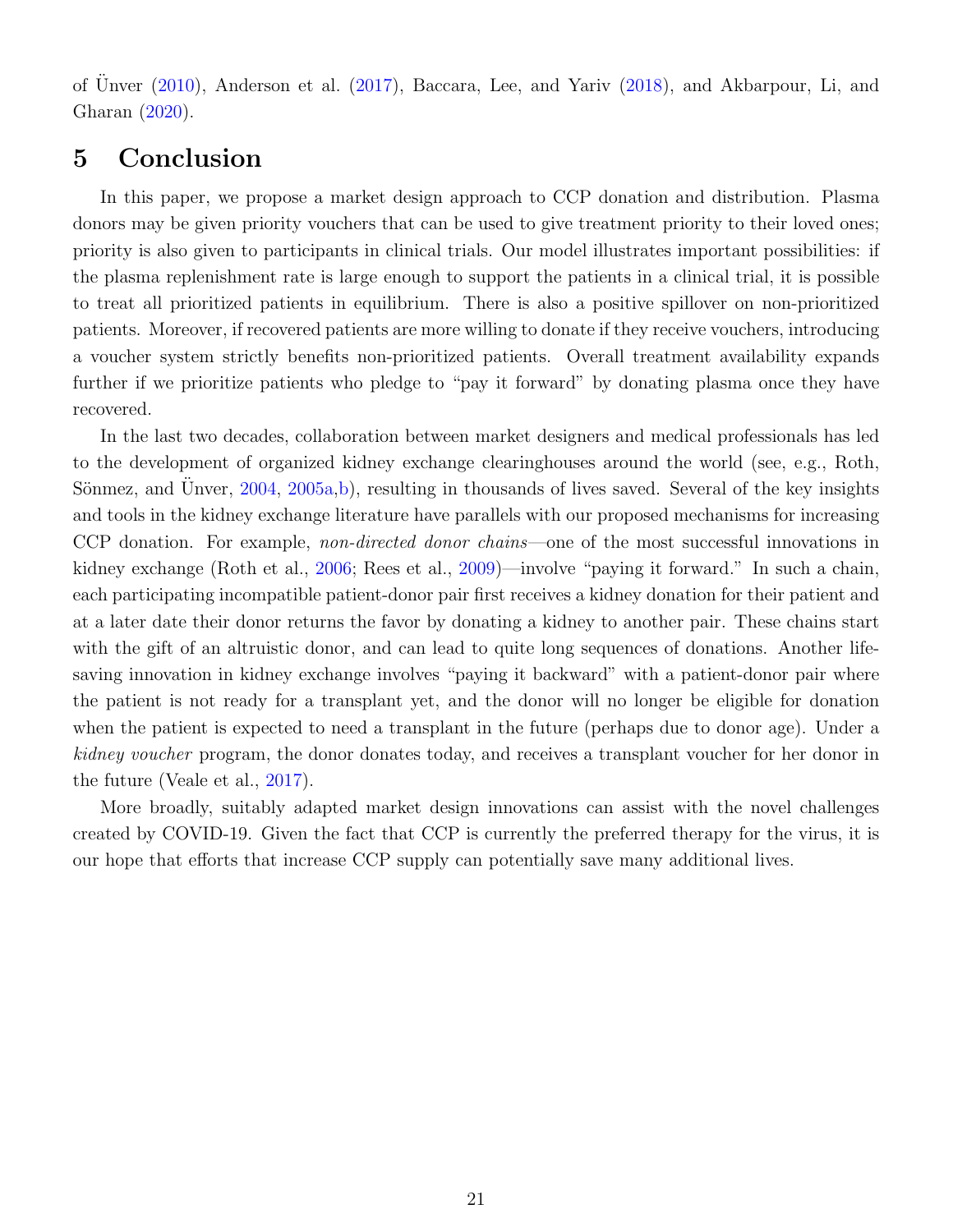## References

- <span id="page-21-9"></span>Abdulkadiro˘glu, Atila, Yeon-Koo Che, and Yosuke Yasuda (2011). "Resolving Conflicting Preferences in School Choice: The "Boston Mechanism" Reconsidered." American Economic Review, 101(1), 399–410.
- <span id="page-21-15"></span>Akbarpour, Mohammad, Shengwu Li, and Shayan Oveis Gharan (2020). "Thickness and Information in Dynamic Matching Markets." Journal of Political Economy, 128(3), 783–815.
- <span id="page-21-6"></span>Akbarpour, Mohammad, Julien Combe, Yinghua He, Victor Hiller, Robert Shimer, and Olivier Tercieux (2019). "Unpaired Kidney Exchange: Overcoming Double Coincidence of Wants without Money." August 1, Stanford GSB Working Paper.
- <span id="page-21-1"></span>Aleccia, JoNel (2020). "A desperate scramble as Covid-19 families vie for access to plasma therapy." April 15, [https://www.nbcnews.com/health/health-news/desperate-scramble-covid-19](https://www.nbcnews.com/health/health-news/desperate-scramble-covid-19-families-vie-access-plasma-therapy-n1183946) [families-vie-access-plasma-therapy-n1183946](https://www.nbcnews.com/health/health-news/desperate-scramble-covid-19-families-vie-access-plasma-therapy-n1183946).
- <span id="page-21-13"></span>Anderson, Ross, Itai Ashlagi, David Garmanik, and Yash Kanoria (2017). "Efficient Dynamic Barter." Operations Research, 65(6), 1446–1459.
- <span id="page-21-3"></span>Arrow, Kenneth J. (1972). "Gifts and Exchanges." Philosophy and Public Affairs, 1, 343–362.
- <span id="page-21-12"></span>Azevedo, Eduardo and Eric Budish (2019). "Strategy-proofness in the Large." Review of Economic Studies, 86(1), 81–116.
- <span id="page-21-10"></span>Azevedo, Eduardo and Jacob Leshno (2016). "A Supply and Demand Framework for Two-Sided Matching Markets." Journal of Political Economy, 124(5), 1235–1268.
- <span id="page-21-11"></span>Azevedo, Eduardo M. and John William Hatfield (2018). "Existence of equilibrium in large matching markets with complementarities." University of Pennsylvania Working Paper.
- <span id="page-21-14"></span>Baccara, Mariagiovanna, SangMok Lee, and Leeat Yariv (2018). "Optimal Dynamic Matching." CEPR Discussion Paper 12986.
- <span id="page-21-4"></span>Becker, Gary and Julio Jorge Elias (2007). "Introducing Incentives in the Market for Live and Cadaveric Organ Donations." Journal of Economic Perspectives, 21(3), 3–24.
- <span id="page-21-5"></span>Bénabou, Roland and Jean Tirole (2006). "Incentives and Prosocial Behavior." American Economic Review, 96, 1652–1678.
- <span id="page-21-0"></span>Burch, Audra D. S. and Amy Harmon (2020). "Will You Help Save my Brother?: The Scramble to Find Covid-19 Plasma Donors." New York Times. April 29.
- <span id="page-21-8"></span>Che, Yeon-Koo and Fuhito Kojima (2010). "Asymptotic Equivalence of Probabilistic Serial and Random Priority Mechanisms." Econometrica, 78(5), 1625–1672.
- <span id="page-21-2"></span>Cowan, N., H. A. Gritsch, N. Nassiri, J. Sinacore, and J. Veale (2017). "Broken Chains and Reneging: A Review of 1748 Kidney Paired Donation Transplants." American Journal of Transplantation,  $1 - 7$ .
- <span id="page-21-7"></span>Delamou, Alexandre, Nyankoye Yves Haba, Almudena Mari-Saez, Pierre Gallian, Maya Ronse, Jan Jacobs, Bienvenu Salim Camara, Kadio Jean-Jacques Olivier Kadio, Achille Guemou, Jean Pe Kolie Maaike De Crop, Patricia Chavarrin, Chantatl Jacquot, Catherine Lazaygues, Anja De Weggheleire, Lutgarde Lynen, and Johan van Griensven (2016). "Organizing the Donation of Convalescent Plasma for a Therapeutic Clinical Trial on Ebola Virus Disease: The Experience in Guinea." American Journal of Tropical Medical Hygiene, 95(3), 647–653.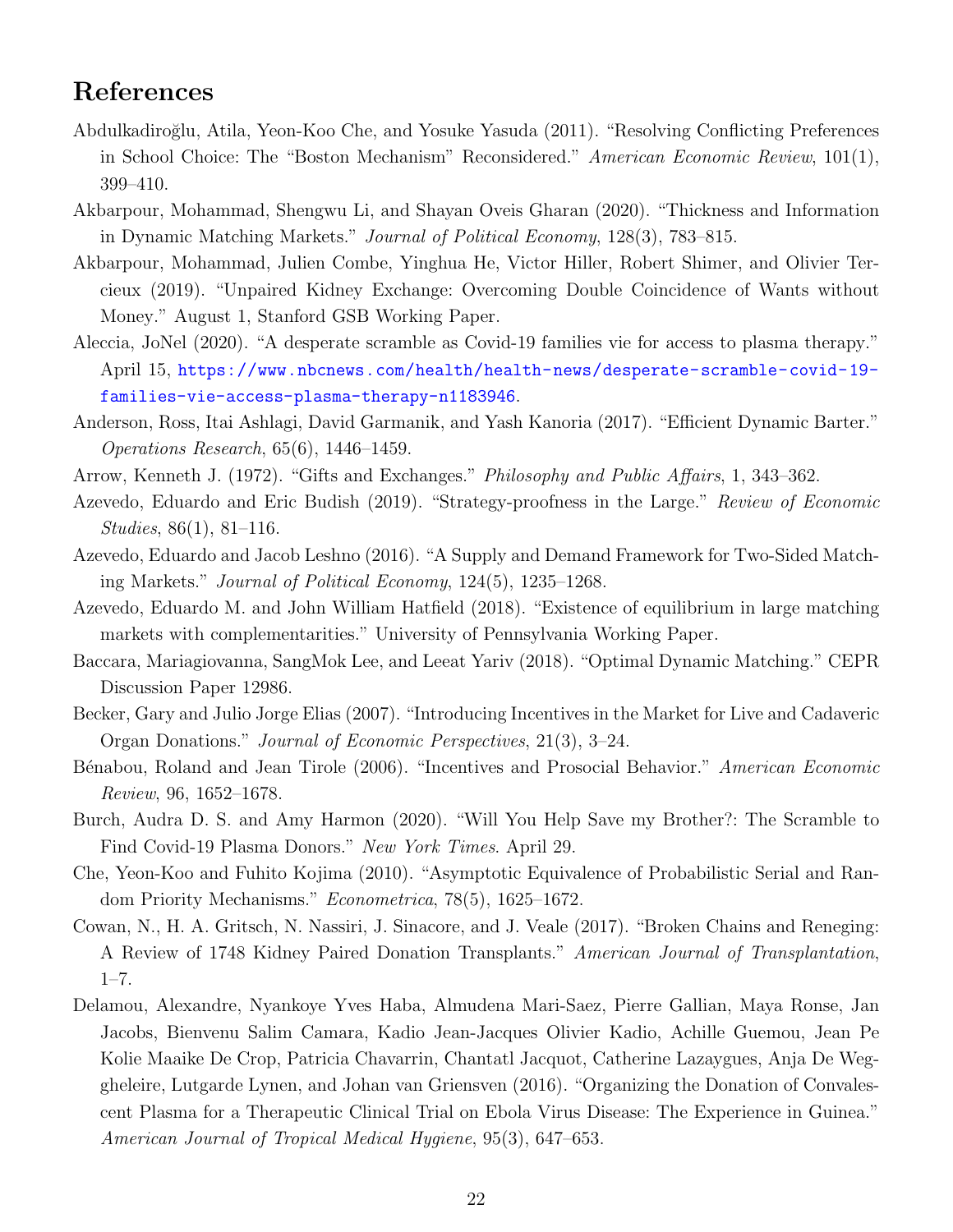- <span id="page-22-0"></span>Duan, Kai et al. (2020). "Effectiveness of Convalescent Plasma Therapy in Severe Covid-19 Patients." Proceedings of the National Academy of Sciences, 117 (17), 9490–9496.
- <span id="page-22-1"></span>EBA (2020). "Covid-19 and Blood Establishments." April 25, [https://europeanbloodalliance.eu/](https://europeanbloodalliance.eu/covid19-and-blood-establishment/) [covid19-and-blood-establishment/](https://europeanbloodalliance.eu/covid19-and-blood-establishment/).
- <span id="page-22-4"></span>FDA (2020). "Recommendations for Investigational Covid-19 Convalescent Plasma." U.S. Food and Drug Administration, [https://www.fda.gov/vaccines-blood-biologics/investigational](https://www.fda.gov/vaccines-blood-biologics/investigational-new-drug-ind-or-device-exemption-ide-process-cber/recommendations-investigational-covid-19-convalescent-plasma)[new-drug-ind-or-device-exemption-ide-process-cber/recommendations-investigational](https://www.fda.gov/vaccines-blood-biologics/investigational-new-drug-ind-or-device-exemption-ide-process-cber/recommendations-investigational-covid-19-convalescent-plasma)[covid-19-convalescent-plasma](https://www.fda.gov/vaccines-blood-biologics/investigational-new-drug-ind-or-device-exemption-ide-process-cber/recommendations-investigational-covid-19-convalescent-plasma).
- <span id="page-22-6"></span>Harrison, Sara (2020). "The Race to Get Convalescent Plasma to Covid-19 Patients." Wired. April 27.
- <span id="page-22-13"></span>Heger, Stephanie A., Robert Slonim, Ellen Garbarino, Carmen Wang, and Daniel Waller (forthcoming). "Redesigning the Market for Volunteers: A Donor Registry." Management Science.
- <span id="page-22-14"></span>Kojima, Fuhito and Parag A. Pathak (2009). "Incentives and Stability in Large Two-Sided Matching Markets." American Economic Review, 99, 608–627.
- <span id="page-22-2"></span>Luke, Thomas C., Edward M. Kilbane, Jeffrey L. Jackson, and Stephen L. Hoffman (2006). "Meta-Analysis: Convalescent Blood Product for Spanish Influenza Pneumonia: A Future H1N1 Treatment?" Annals of Internal Medicine, 145, 599–609.
- <span id="page-22-5"></span>"The ABO System" (2013). *Handbook of Transfusion*. Ed. by Derek Norfolk. Joint United Kingdom Blood Transfusion and Tissue Transplantation Services Professional Advisory Committee, [https:](https://www.transfusionguidelines.org/transfusion-handbook/2-basics-of-blood-groups-and-antibodies/2-4-the-abo-system) [//www.transfusionguidelines.org/transfusion- handbook/2- basics- of- blood- groups](https://www.transfusionguidelines.org/transfusion-handbook/2-basics-of-blood-groups-and-antibodies/2-4-the-abo-system)[and-antibodies/2-4-the-abo-system](https://www.transfusionguidelines.org/transfusion-handbook/2-basics-of-blood-groups-and-antibodies/2-4-the-abo-system). TSO.
- <span id="page-22-8"></span>OPTN (2018). "OPTN/SRTR 2018 Annual Data Report: Kidney." Health Resources and Services Administration.
- <span id="page-22-9"></span>Pope, Adam (2018). "Nation's longest single-site kidney chain reaches 100." UAB News. July 30, [https://www.uab.edu/news/health/item/9638-nation-s-longest-single-site-kidney](https://www.uab.edu/news/health/item/9638-nation-s-longest-single-site-kidney-chain-reaches-100)[chain-reaches-100](https://www.uab.edu/news/health/item/9638-nation-s-longest-single-site-kidney-chain-reaches-100).
- <span id="page-22-10"></span>Rees, Michael A., Jonathan E. Kopke, Ronald P. Pelletier, Dorry L. Segev, Matthew E. Rutter, Alfredo J. Fabrega, Jeffrey Rogers, Oleh G. Pankewycz, Janet Hiller, Alvin E. Roth, Tuomas Sandholm, M. Utku "Unver, and Robert A. Montgomery (2009). "A Nonsimultaneous, Extended, Altruistic-Donor Chain." New England Journal of Medicine, 360 (11), 1096–1101.
- <span id="page-22-7"></span>Rettner, Rachael (2019). "What's the Rarest Blood Type?" Live Science. April 1, https://www. [livescience.com/36559-common-blood-type-donation.html](https://www.livescience.com/36559-common-blood-type-donation.html).
- <span id="page-22-3"></span>Roos, Dave (2020). "Before Vaccines, Doctors 'Borrowed' Antibodies from Recovered Patients to Save Lives." History Stories. April 1, https://www.history.com/news/blood-plasma-covid-19[measles-spanish-flu](https://www.history.com/news/blood-plasma-covid-19-measles-spanish-flu).
- <span id="page-22-11"></span>Roth, Alvin (2007). "Repugnance as a Constraint on Markets." *Journal of Economic Perspectives*, 21(3), 37–58.
- <span id="page-22-12"></span>Roth, Alvin E., Tayfun Sönmez, and Utku Unver (2004). "Kidney Exchange." Quarterly Journal of Economics, 119, 457–488.
- <span id="page-22-15"></span>Roth, Alvin E., Tayfun Sönmez, and Utku Unver (2005a). "A Kidney Exchange Clearinghouse in New England." American Economic Review: Papers and Proceedings, 95(2), 376–380.